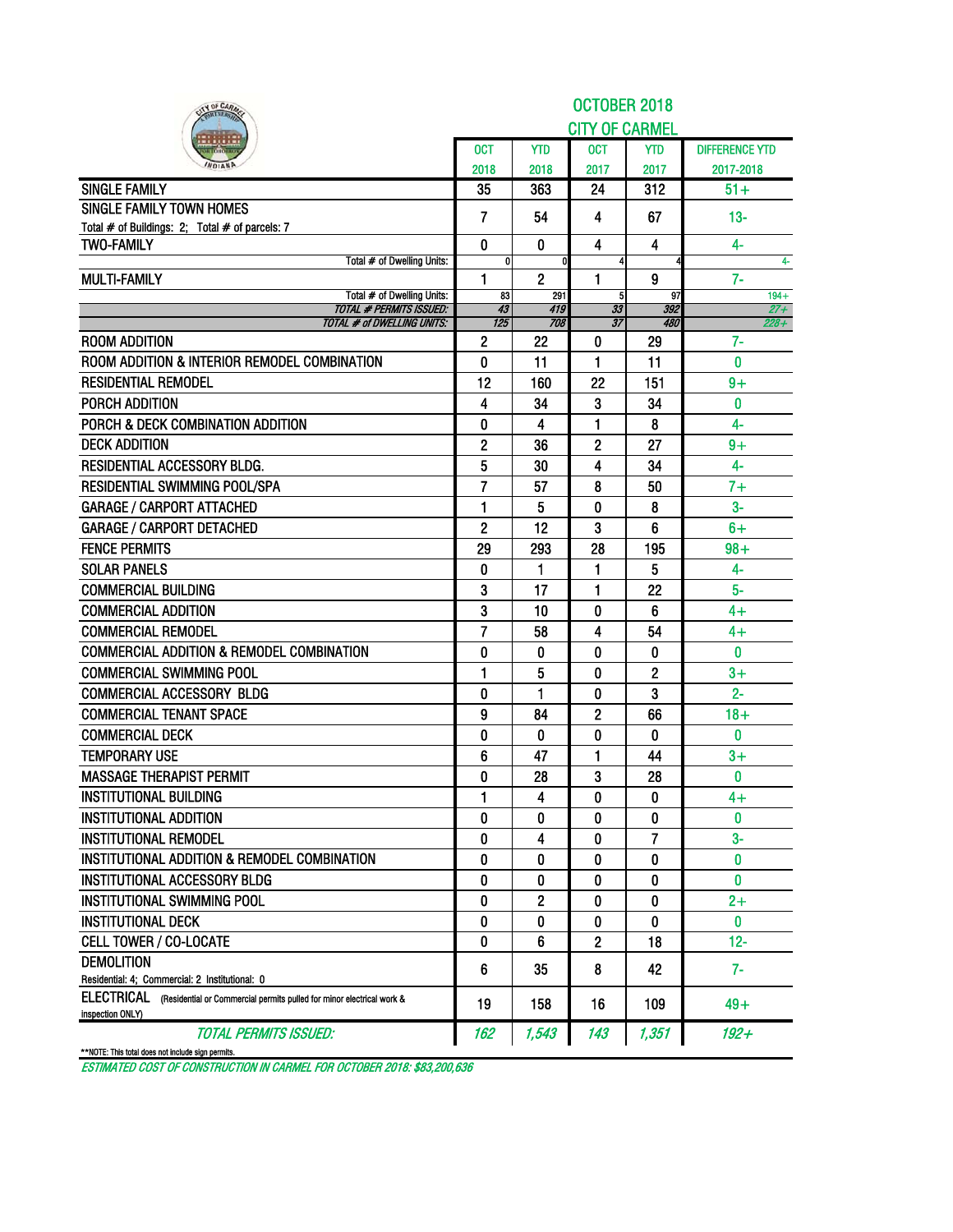# D.O.C.S. BUILDING PERMIT ACTIVITY OCTOBER 2018

COMMERCIAL, INSTITUTIONAL, & MULTI-FAMILY - NEW STRUCTURES, ACCESSORY BUILDINGS, ADDITIONS, TENANT FINISHES,REMODELS, POOLS, DECKS (Institutional includes churches, schools & public libraries)

| <b>Type of Construction</b><br>Total Permits Issued                                                                                                                                                                                                                                                                                                                                                                                                                                                                                                                                                                                                                                                                                                                                                                                                                                           |  |
|-----------------------------------------------------------------------------------------------------------------------------------------------------------------------------------------------------------------------------------------------------------------------------------------------------------------------------------------------------------------------------------------------------------------------------------------------------------------------------------------------------------------------------------------------------------------------------------------------------------------------------------------------------------------------------------------------------------------------------------------------------------------------------------------------------------------------------------------------------------------------------------------------|--|
| <b>PERMITS ISSUED</b>                                                                                                                                                                                                                                                                                                                                                                                                                                                                                                                                                                                                                                                                                                                                                                                                                                                                         |  |
| <b>RESIDENTIAL MULTI-FAMILY:.</b><br>• The Kent (83 Units), 301 American Way                                                                                                                                                                                                                                                                                                                                                                                                                                                                                                                                                                                                                                                                                                                                                                                                                  |  |
| <b>INSTITUTIONAL NEW STRUCTURE:</b><br>• Chabad Center For Jewish Life Pavilion, 2640 W. 96 <sup>th</sup> St.                                                                                                                                                                                                                                                                                                                                                                                                                                                                                                                                                                                                                                                                                                                                                                                 |  |
| <b>COMMERCIAL NEW STRUCTURE:.</b><br>• Hotel Carmichael, One Carmichael Square<br>• Belle Tire, 9704 N. Michigan Rd.<br>• Indiana Montessori Academy, 2925 W. 146 <sup>th</sup> St.                                                                                                                                                                                                                                                                                                                                                                                                                                                                                                                                                                                                                                                                                                           |  |
| COMMERCIAL ADDITION:<br>• Pedcor Building 5 Canopy, 385 City Center Dr.<br>• Crooked Stick Clubhouse, 1964 Burning Tree Ln.<br>• Tom Wood JLRV, $4160E$ . $96^{\text{th}}$ St.                                                                                                                                                                                                                                                                                                                                                                                                                                                                                                                                                                                                                                                                                                                |  |
| <b>COMMERCIAL SWIMMING POOL:.</b><br>• Hyatt Place, 12045 N. Illinois St.                                                                                                                                                                                                                                                                                                                                                                                                                                                                                                                                                                                                                                                                                                                                                                                                                     |  |
| <b>COMMERCIAL TENANT FINISH / REMODEL:.</b><br>• Pandora Jewelers, 14300 Clay Terrace Blvd. #130<br>• Hotel Carmichael Show Place, 731 S. Rangeline Rd.<br>• Condo Remodel, 720 S. Rangeline Rd. #701<br>• Health Venture Management, 200 W. 103 $d$ St.<br>• Scotlynn, 10201 N. Illinois St. #505<br>• CRC Community Studio, 580 Veterans Way #100<br>$\bullet$ Indiana Members Credit Union, 3975 W. 106 $^{\prime\prime\prime}$ St.<br>$\bullet$ Delta Faucet, 55 E. 111th St.<br>• Cranial Technologies, 10603 N. Meridian St.<br>• Bitloft, 13644 N. Meridian St.<br>• Iris Recruiting, 11611 N. Meridian St. $#350$<br>$\bullet$ Compass Construction Group, 250 E. 96" St. #100<br>• National Car Rental, 1748 E. 116 <sup>th</sup> St.<br>· Adels Gyros, 10450 N. College Ave. #120<br>• Pro Link Staffing, $3077 E. 98th St. #160$<br>• Enterprise Rent-A-Car, 10650 N. Michigan Rd. |  |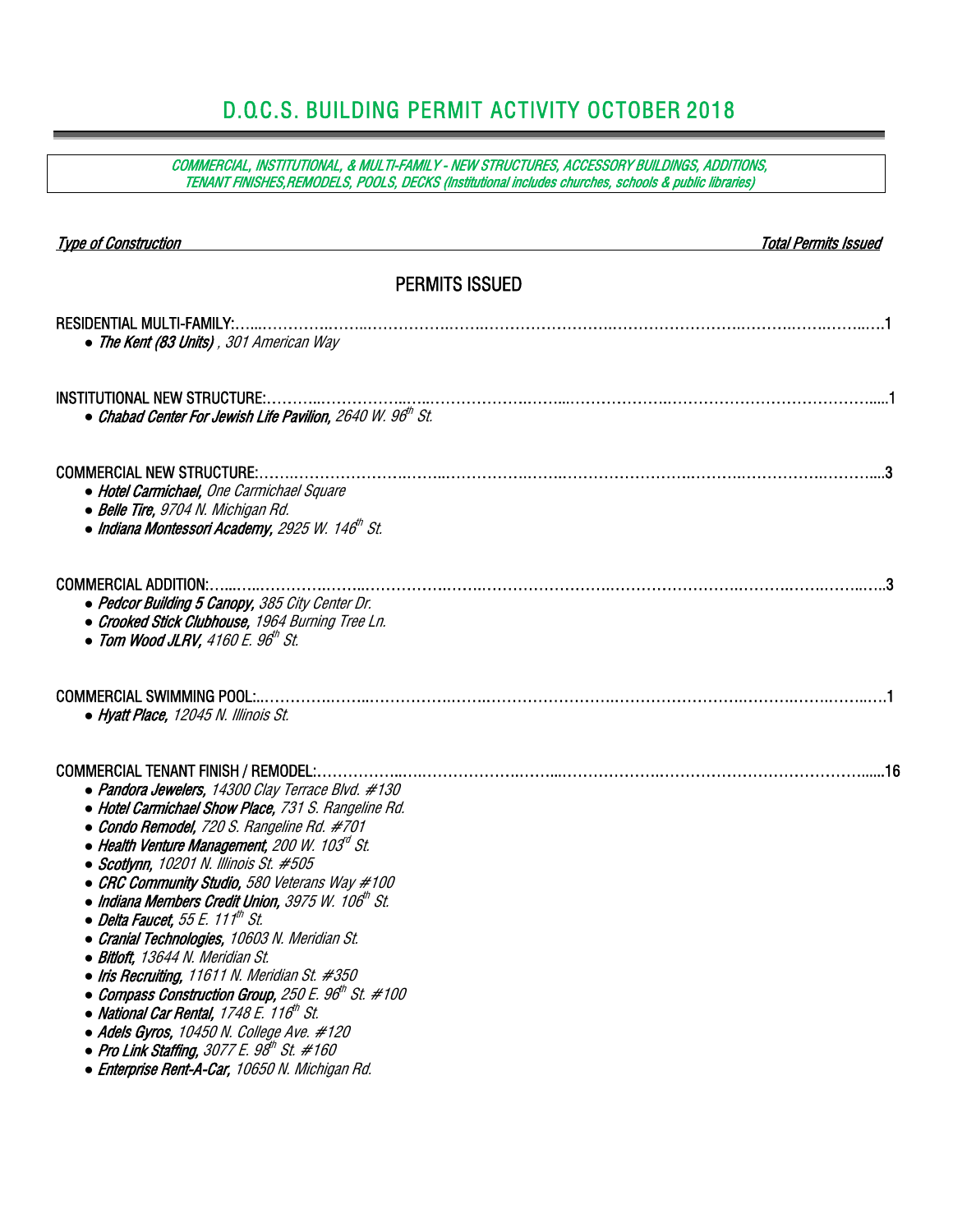### COMMERCIAL CERTIFICATES OF OCCUPANCY ISSUED

| <b>COMMERCIAL NEW STRUCTURE:.</b><br>• Carmel Block 3 Office Building, 571 Monon Blvd. |  |
|----------------------------------------------------------------------------------------|--|
|                                                                                        |  |
| <b>COMMERCIAL ADDITION:</b>                                                            |  |
| • Playschool at Legacy, 14454 Community Dr.                                            |  |
| COMMERCIAL TENANT FINISH / REMODEL:.                                                   |  |
| • Windsor Retreat Unit Conversion, 9740 Seaside Dr.                                    |  |
| • Protective Insurance, 111 Congressional Blvd. #500                                   |  |
| · Julie Bova Interior Design, 731 Hanover Place                                        |  |
| • Metal Mark, 211 W. Main St. $#100$                                                   |  |
| • Bier Brewery, 13720 N. Meridian St.                                                  |  |
| • GEICO. 101 W. 103 <sup>rd</sup> St.                                                  |  |
| • Quality Correctional Care, 12900 N. Meridian St.                                     |  |
| • Lantz Design, 800 S. Rangeline Rd.                                                   |  |
| • Financial Partners Group, 571 Monon Blvd. #150                                       |  |
| • Indiana CPA Society, 900 E. $96^{\text{th}}$ St. #250                                |  |
| • Rosie's Place, 1111 W. Main St. $#100$                                               |  |

*●* Telamon, 1000 E. 116th St.

### D.O.C.S. BUILDING & SIGN ACTIVITY OCTOBER 2018

|                                        | <b>OCT 2018</b> | <b>OCT 2017</b> |
|----------------------------------------|-----------------|-----------------|
| <b>TOTAL BUILDING PERMITS ISSUED:</b>  | 162             | 143             |
| <b>TOTAL FENCE PERMITS ISSUED:</b>     | 29              | 28              |
| <b>TOTAL SIGN PERMITS:</b>             | 22              | 24              |
| <b>BUILDING INSPECTIONS PERFORMED:</b> | 679             | 512             |
| <b>BUILDING PLAN REVIEWS:</b>          | 126             | 116             |
| PUBLIC REQUEST FOR INFORMATION (RFI):  | 47              | 25              |

### D.O.C.S. NEWS AND NOTES OCTOBER 2018

*●* Alexia Lopez attended the OKI Regional Planning Conference October 4-5 in Cincinnati, OH.

*●* Brent Liggett attended the International Code Council annual conference October 22-25 in Richmond, VA.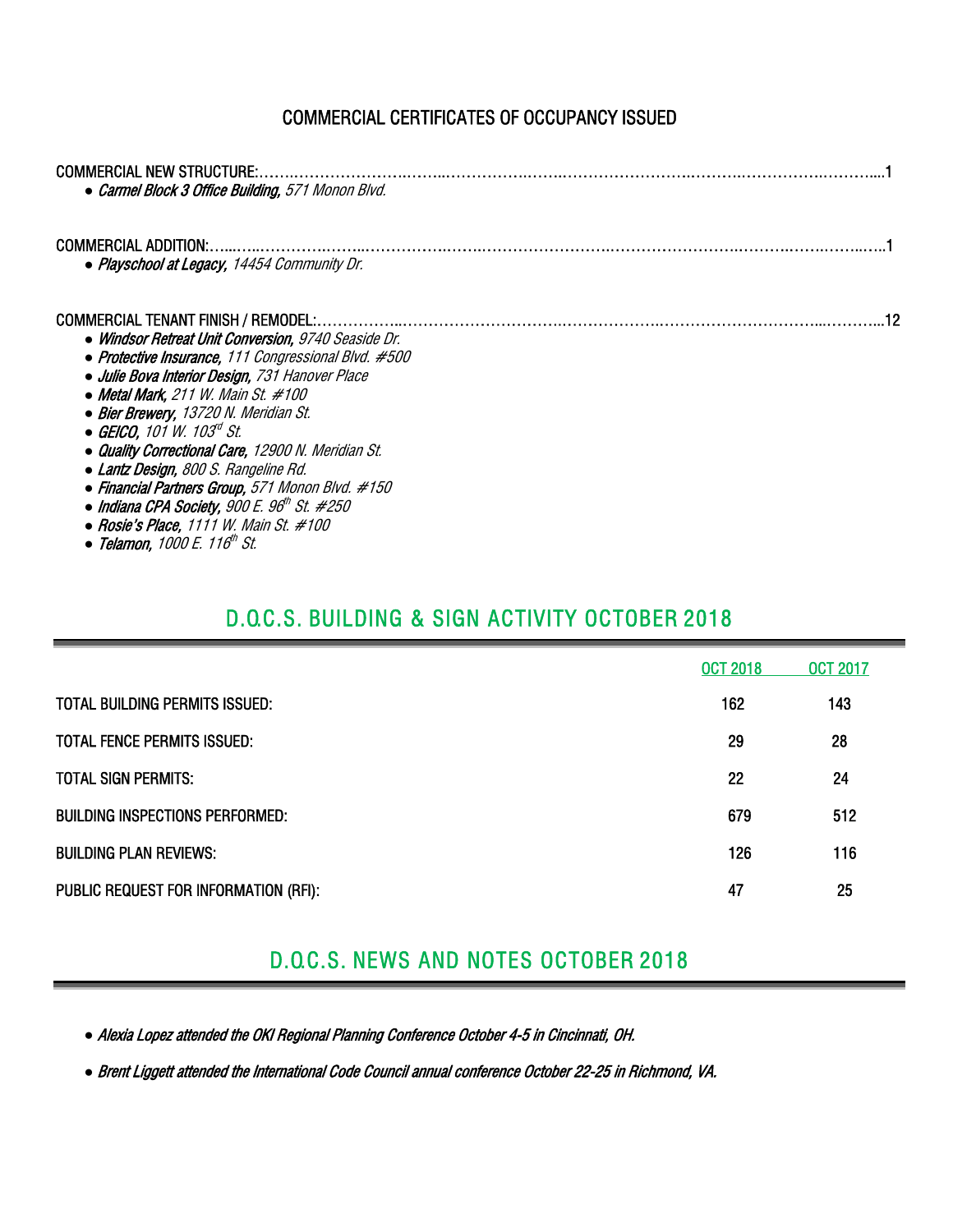## D.O.C.S. CODE ENFORCEMENT ACTIVITY OCTOBER 2018

### CODE ENFORCEMENT TASK REPORT SUMMARY FOR OCTOBER 2018

| <b>COMPLAINTS RECEIVED</b><br>EMAIL<br>"MY CARMEL" APP<br><b>PHONE</b><br>REFERRAL<br><b>STAFF</b><br><b>WALK-IN</b> | TOTAL:<br>ŋ<br>8<br>8<br>8<br>0   | NEW CASES<br>ABATEMENT                 | INSPECTION STATISTICS<br>INITIAL INSPECTIONS<br>INITIAL VIOLATION NOTICE<br><b>RE-INSPECTIONS</b><br><b>CLOSED CASES</b> |                                  |  |  |  |  |
|----------------------------------------------------------------------------------------------------------------------|-----------------------------------|----------------------------------------|--------------------------------------------------------------------------------------------------------------------------|----------------------------------|--|--|--|--|
| <b>INSPECTIONS BY AREA</b><br>NEW CASES<br>INITIAL INSPECTIONS<br><b>RE-INSPECTIONS</b><br>CLOSED CASES              | <b>WEST</b><br>4<br>8<br>30<br>20 | <b>CENTRAL</b><br>15<br>10<br>77<br>52 | <b>EAST</b><br>8<br>57<br>28                                                                                             | TOTAL:<br>27<br>25<br>164<br>100 |  |  |  |  |

CODE ENFORCEMENT MONTHLY REPORT FOR OCTOBER 2018

| <b>TYPE OF COMPLAINT/VIOLATION</b> | <b>NEW CASES</b> | <b>TYPE OF COMPLAINT/VIOLATION</b> | <b>NEW CASES</b> |
|------------------------------------|------------------|------------------------------------|------------------|
| BUILDING CODE VIOLATIONS           |                  | PROPERTY MAINTENANCE               | 6                |
| COMMERCIAL VEHICLE                 |                  | RECREATIONAL VEHICLE               | 0                |
| <b>DUMPSTER</b>                    |                  | RIGHT-OF-WAY OBSTRUCTION           | 0                |
| <b>FARM ANIMALS</b>                |                  | SIDEWALK                           | 0                |
| <b>FENCE VIOLATION</b>             |                  | <b>SIGNS</b>                       | 127              |
| <b>GRASS OR WEEDS</b>              | 6                | TRASH/DEBRIS                       | 4                |
| <b>HOME OCCUPATION</b>             |                  | UNSAFE BUILDING                    |                  |
| NOISE REGULATIONS                  | 0                | <b>JUNK VEHICLE</b>                |                  |
| OPEN AND ABANDONED                 |                  | ZONING USE VIOLATIONS              |                  |
| OUTDOOR STORAGE                    | 2                | <b>OTHER</b>                       | 0                |
| PARKING IN LAWN/GREENBELT          | 3                | TOTAL                              | 154              |

FORECLOSURE MONITORING SUMMARY FOR OCTOBER 2018

|                               | <b>COMPLAINTS RECEIVED</b><br>NEW CASES<br>INITIAL INSPECTIONS<br>ABATEMENT<br>INITIAL VIOLATION NOTICE<br>RE-INSPECTIONS<br>CLOSED CASES |                | TOTAL:<br>ŋ<br>0<br>0<br>36<br>0 |        |  |
|-------------------------------|-------------------------------------------------------------------------------------------------------------------------------------------|----------------|----------------------------------|--------|--|
| <b>FORECLOSURE STATISTICS</b> | <b>WEST</b>                                                                                                                               | <b>CENTRAL</b> | <b>EAST</b>                      | TOTAL: |  |
| <b>NEW CASES</b>              | ŋ                                                                                                                                         |                |                                  |        |  |
| INITIAL INSPECTIONS           |                                                                                                                                           |                |                                  | റ      |  |
| RE-INSPECTIONS                |                                                                                                                                           |                | 24                               | 36     |  |
| <b>CLOSED CASES</b>           |                                                                                                                                           |                |                                  |        |  |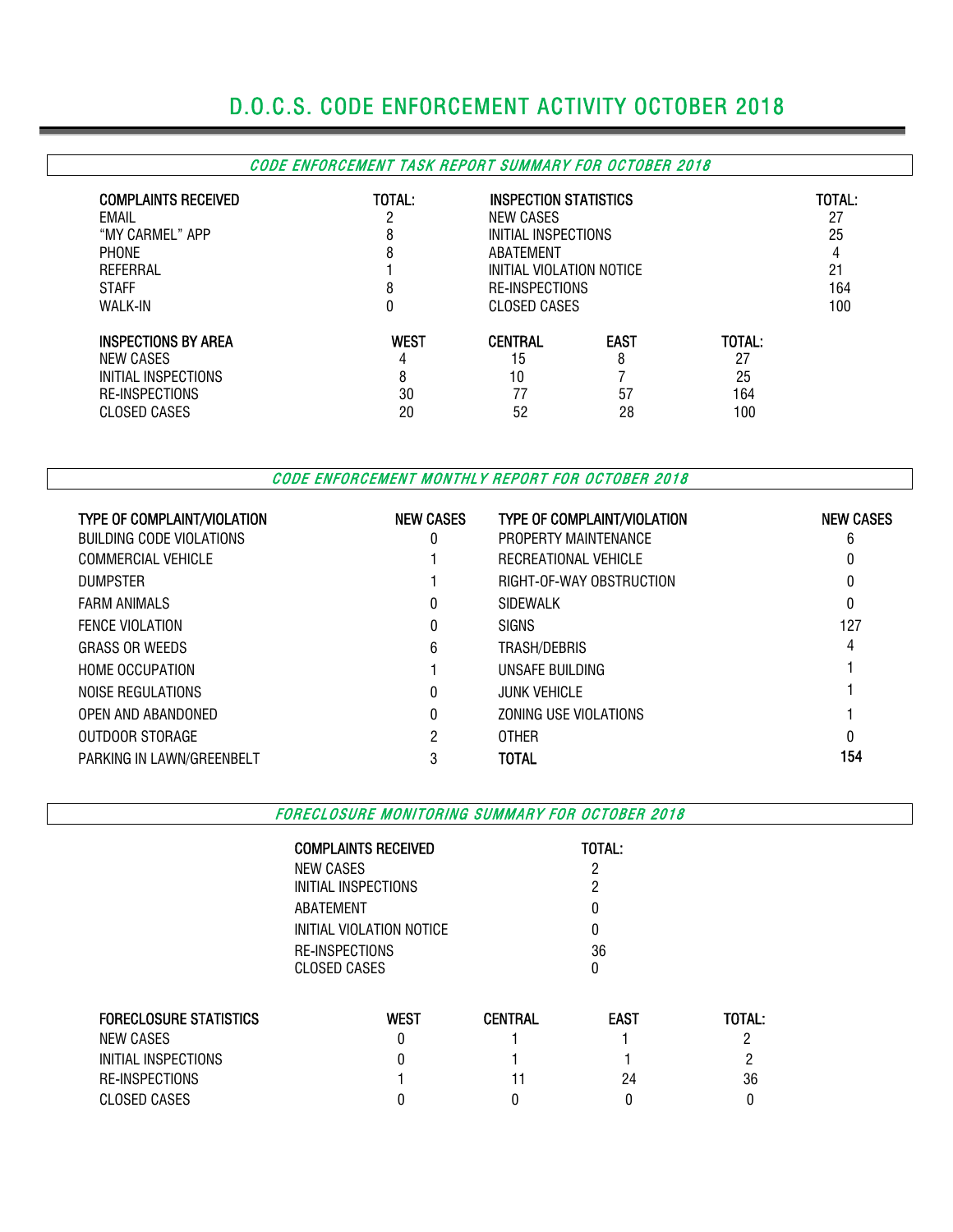### DEPARTMENT OF COMMUNITY SERVICES INCOME REPORT OCTOBER 1-31, 2018



| <b>INDIANA</b><br><b>TRANSACTION TYPE:</b>                                   | <b>TRANSACTIONS:</b> | <b>AMOUNT:</b>   |
|------------------------------------------------------------------------------|----------------------|------------------|
| BUILDING PERMITS: [Includes the fee for full Certificate of Occupancy (C/O)] | 124                  | \$<br>189,117.19 |
| <b>DEMOLITION PERMITS:</b>                                                   | 5                    | \$<br>880.00     |
| <b>LATE FEES:</b>                                                            | 0                    | \$               |
| <b>MASSAGE THERAPIST PERMITS/RENEWALS:</b>                                   | 1                    | \$<br>20.00      |
| RE-INSPECTION, ADDITIONAL INSPECTION, AND/OR TEMPORARY C/O:                  | 61                   | \$<br>8,829.75   |
| PLAN AMENDMENT: (Commercial / Institutional)                                 | 1                    | \$<br>353.00     |
| PLAN AMENDMENT: (Residential)                                                | 0                    | \$               |
| <b>SPECIAL EVENT PERMITS:</b>                                                | 1                    | \$<br>352.00     |
| TEMPORARY USE PERMITS/EXTENSIONS:                                            | $\mathbf{0}$         | \$               |
| <b>APPEALS:</b>                                                              | 0                    | \$               |
| <b>DUPLICATE PLACARDS:</b>                                                   | 0                    | \$               |
| <b>FENCE PERMITS:</b>                                                        | 20                   | \$<br>1,020.00   |
| FENCE LIABILITY WAIVER: (Paid to Hamilton County)                            | 16                   | \$<br>448.00     |
| <b>ABATEMENT:</b>                                                            | 0                    | \$               |
| ADLS:                                                                        | 2                    | \$<br>2,140.00   |
| <b>ADLS AMENDMENT:</b>                                                       | $\mathbf{1}$         | \$<br>800.76     |
| <b>COMMITMENT AMENDMENT:</b>                                                 | $\pmb{0}$            | \$               |
| <b>DEVELOPMENT PLAN:</b>                                                     | 1                    | \$<br>1,130.63   |
| <b>DEVELOPMENT PLAN AMENDMENT:</b>                                           | 1                    | \$<br>1,306.88   |
| <b>HPR REVIEW:</b>                                                           | $\mathbf{0}$         | \$               |
| <b>ORDINANCE AMENDMENT:</b>                                                  | $\bf{0}$             | \$               |
| <b>PLAT VACATE:</b>                                                          | 0                    | \$               |
| <b>PRIMARY PLAT:</b>                                                         | 0                    | \$               |
| PRIMARY PLAT AMENDMENT:                                                      | 0                    | \$               |
| <b>PUD ORDINANCES:</b>                                                       | 0                    | \$               |
| <b>REZONE:</b>                                                               | 1                    | \$<br>1,087.63   |
| <b>ADDITIONAL WAIVER:</b>                                                    | $\mathbf 0$          | \$               |
| <b>SDR SITE PLAN REVIEW:</b>                                                 | $\pmb{0}$            | \$               |
| <b>SECONDARY PLAT/REPLAT:</b>                                                | 5                    | \$<br>21,233.00  |
| <b>SUBDIVISION WAIVER:</b>                                                   | 0                    | \$               |
| <b>MISC. ZONING WAIVER:</b>                                                  | 0                    | \$               |
| TAC ONLY:                                                                    | $\bf{0}$             | \$               |
| <b>DEVELOPMENT STANDARDS VARIANCE:</b>                                       | 0                    | \$               |
| <b>HEARING OFFICER REVIEW:</b>                                               | 4                    | \$<br>631.00     |
| <b>SPECIAL EXCEPTION VARIANCE:</b>                                           | 0                    | \$               |
| SPECIAL USES: (Includes Special Use Amendments)                              | 0                    | \$               |
| <b>USE VARIANCE:</b>                                                         | 0                    | \$               |
| <b>SIGN PERMITS:</b>                                                         | 35                   | \$<br>7,304.96   |
| ZONING DETAILS/LETTER:                                                       | $\mathbf{2}$         | \$<br>206.00     |
| PARK & RECREATION IMPACT FEE (PRIF):                                         | 40                   | \$<br>110,782.00 |
| TOTALS:                                                                      |                      |                  |
| <b>GENERAL FUND #101:</b>                                                    |                      | \$<br>236,860.80 |
| PRIF ACCOUNT # 106:                                                          |                      | \$<br>110,782.00 |
| <b>UTILITY FEES:</b> (Sewer/Water permits)                                   |                      | \$<br>143,406.00 |
| <b>TOTAL DEPOSIT:</b>                                                        |                      | \$<br>491,048.80 |
|                                                                              |                      |                  |
| Last Month's General Fund Deposit:                                           |                      | \$<br>178,256.96 |
| Last Month's Total Deposit:                                                  |                      | \$<br>382,046.96 |

NOTE: Receipts were deposited for 23 business days this month.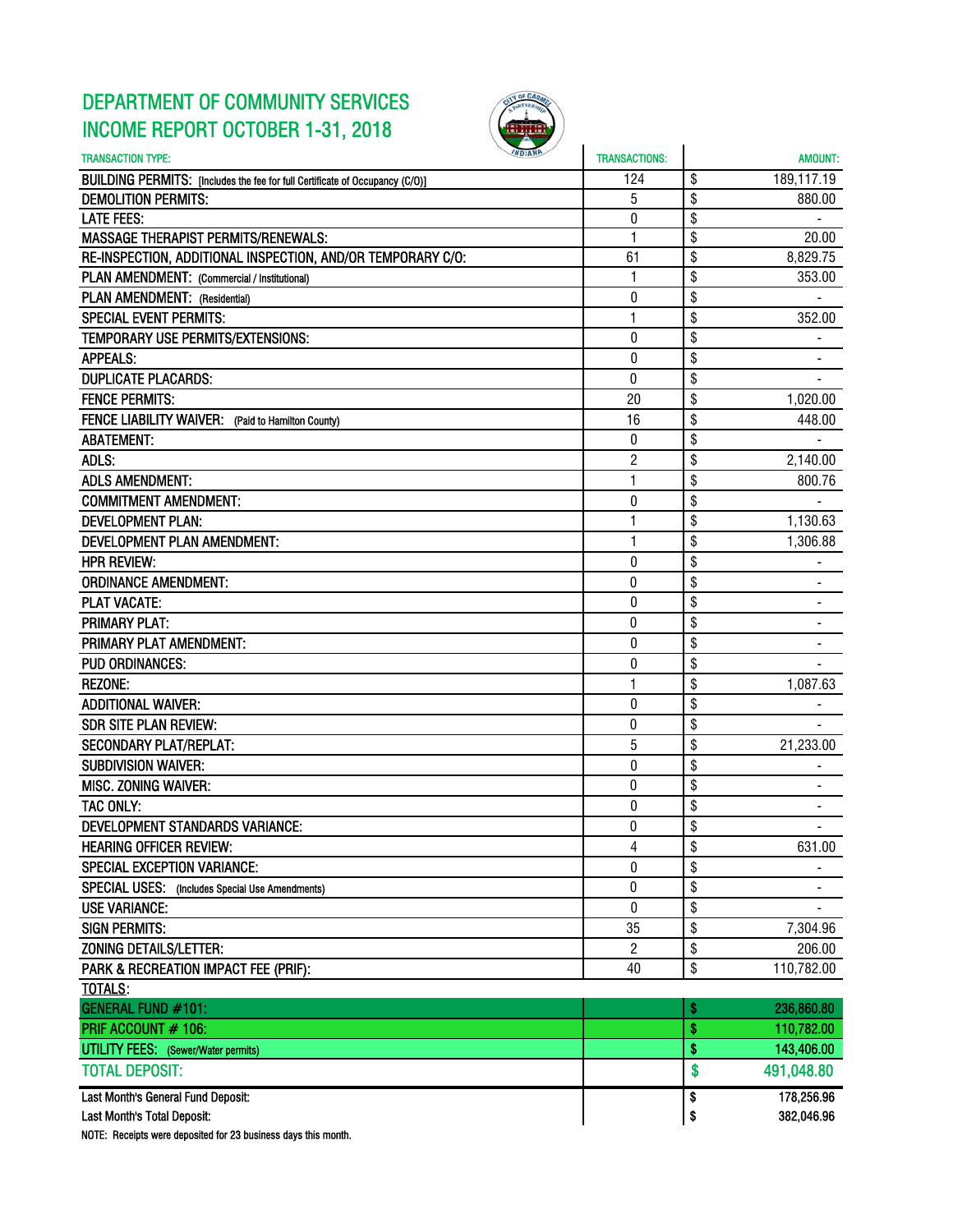|  | Date: 11/1/2018 |
|--|-----------------|
|--|-----------------|

| Issue<br>Date | Status | Permit<br><b>NO</b>  | Subdiv Name                                  | <b>Property Address</b>                    | Permit Type Description                                                  | Estimated<br>Cost of<br>Constructic | Sq Ft          | Contractor Name                               | <b>Contractor Address</b>                         | Cont.City             | Cont<br>Cont.<br>State<br>Zip | Cont.Phone                     | Propety Owner (as listed<br>per applicant  | Owner Adrs                                           | Owner City                        | Owner<br>State | Owne<br>Zip    |
|---------------|--------|----------------------|----------------------------------------------|--------------------------------------------|--------------------------------------------------------------------------|-------------------------------------|----------------|-----------------------------------------------|---------------------------------------------------|-----------------------|-------------------------------|--------------------------------|--------------------------------------------|------------------------------------------------------|-----------------------------------|----------------|----------------|
| 10/01/18      |        | 18080146             |                                              | 4300 CLAY TERRACE BLVD #130                | COMMERCIAL TENANT FINISH                                                 | \$85,000                            | 2.000          | TOM RECTENWALD CONSTRUCTIO                    | 330A PERRY HIGHWAY                                | <b>HARMONY</b>        | 16037                         | 724) 452-8801                  | KITE GREYHOUND III LLC                     | 30 MERIDIAN ST S #1100                               | <b>NDIANAPOLIS</b>                |                | 46204 35       |
|               |        | 18090015             |                                              | 1460 WESTFIELD BLVD                        | RESIDENTIAL DETACHED GARAGE OR CARPORT                                   | \$10,000                            | 600            | OLIS, MARK                                    | 1460 WESTFIELD BLVD                               | CARMEL                | 46032                         | 17) 847-9602                   | <b>JUS MARK</b>                            | 11460 WESTFIELD BLVD                                 | <b>ARMEL</b>                      |                | 46032          |
|               |        | 18090162             |                                              | 4138 SHELBORNE RD                          | TEMPORARY USE SPECIAL EVENT                                              | \$0                                 | $\Omega$       | AL SALAM FOUNDATION INC                       | 9551 VALPARAISO CT                                | <b>NDIANAPOLIS</b>    | 46268                         | 317) 324-8202                  | AL SALAM FOUNDATION                        | 9551 VALPARAISO CT                                   | <b>NDIANAPOLIS</b>                |                | 46268          |
|               |        | 18100004             | <b>COOL CREEK NORTH</b>                      | <b>811 E FOURTH CT</b>                     | ELECTRICAL PERMIT/INSPECTION                                             | \$0                                 | $\Omega$       | <b>INDY VOLTAGE ELECTRIC</b>                  | 11 COREY LN                                       | PLAINFIELD            | 46168                         |                                | <b>URKOVSKY, LILIA &amp; SCOTT A BALES</b> | 311 4TH CT                                           | CARMEL                            |                | 46032          |
| 10/02/18      |        | 18090133             | JACKSON'S GRANT ON WILLIAMS CR               | 528 TERHUNE LANE                           | RESIDENTIAL SINGLE FAMILY DWELLING                                       | \$540,000                           | 5.349          | *OLD TOWN DESIGN                              | 132 S RANGELINE RD STE 200                        | CARMEL                | 46032                         | 317) 626-8486                  | VAN SCHAACK, KENNETH & NANCY               | 12884 TREATY LINE STREET                             | CARMEL                            |                | 46032          |
|               |        | 18090163             |                                              | 4159 CLAY TERRACE BLVD                     | <b>FEMPORARY USE SPECIAL EVENT</b>                                       | \$0                                 | $\Omega$       | A CLASSIC RENTAL                              | 333 E 86TH ST                                     | NDIANAPOLIS           | 46240                         | 317) 253-0586                  | KITE GREYHOUND LLC                         | 14490 LOWES WAY                                      | <b>ARMEL</b>                      |                | 46033          |
|               |        | 18090164             |                                              | 13 CARMEL DE                               | TEMPORARY USE SPECIAL EVENT                                              | \$0                                 | $\Omega$       | A CLASSIC RENTAL                              | 333 E 86TH ST                                     | <b>NDIANAPOLIS</b>    | 46240                         | 317) 253-0586                  | CELLARMASTERS, LCC                         | 313 EAST CARMEL DRIVE                                | <b>ARMEL</b>                      |                | 46032          |
|               |        | 18090165             |                                              | 2640 W 96 ST                               | TEMPORARY USE SPECIAL EVENT                                              | \$0                                 |                | A CLASSIC RENTAL                              | 1333 E 86TH ST                                    | <b>NDIANAPOLIS</b>    | 46240                         | 317) 253-0586                  | <b>UBAVITCH OF INDIANA</b>                 | 1037 GOLF LANE                                       | INDIANAPOLI                       |                | 46260          |
|               |        | 18100019             | JACKSON'S GRANT ON WILLIAMS CR               | 517 TERHUNE LANE                           | FENCE PERMIT/INSPECTION                                                  | \$0                                 | $\overline{0}$ | BULLSEYE FENCE DESIGN INC.                    | PO BOX 941                                        | <b>NOBLESVILLE</b>    | 46061-0941                    | 317) 774-0197                  | HERNDON, JANE                              | 931 SABLE RUN                                        | CARMEL                            |                | 46032          |
|               |        | 18100020             | VILLAGE OF MOUNT CARMEL                      | <b>BENNETT RD</b>                          | ELECTRICAL PERMIT/INSPECTION                                             | \$0                                 | $\Omega$       | PICKETT'S ELECTRICAL                          | 09 N EAST STREET                                  | ARCADIA               | 46030                         | 17) 439-0266                   | OMASIK, DREW                               | 29 BENNETT RD                                        | CARMEL                            |                | 46032          |
| 10/03/18      |        | 18080028             | WOODLAND GOLF CLUB                           | 10 WOODLAND LN                             | RESIDENTIAL SWIMMING POOL                                                | \$81,000                            | 1.152          | *MIKE MCGHEE & ASSOC. INC.                    | .O. BOX 425                                       | <b>AMRY</b>           | 46113                         | 17) 834-1785                   | GUNDY, PETER G & DEBRAL                    | 7055 DOVER RD                                        | <b>NDIANAPOLIS</b>                |                | 46220          |
|               |        | 18090132             | VOODLAND GOLF CLUB                           | <b>805 WOODLAND LN</b>                     | RESIDENTIAL SINGLE FAMILY DWELLING                                       | \$1,008,000                         | 7.865          | <b>TIMOTHY HOMES LLC</b>                      | PO BOX 3422                                       | <b>ARMEL</b>          | 16032                         |                                | <b>REY MATT</b>                            | 305 WOODLAND LANE                                    | ARMEL                             |                | 46033          |
|               |        | 18090140             |                                              | 2476 E 116 ST                              | <b>WALL SIGN PERMANENT</b>                                               | \$0                                 | 18             | <b>HOOSIER SIGN GUY</b>                       | <b>W JACKSON ST</b>                               | CICERO                | 46034                         | 765) 437-4660                  | RAMCO-GERSHENSON, INC.                     | 31500 NORTHWESTERN HWY                               | <b>FARMINGTON</b><br><b>IILLS</b> |                | 48334          |
|               |        | 18090143             |                                              | 2476 E 116 ST                              | <b>WALL SIGN PERMANENT</b>                                               | \$0                                 | 16             | <b>HOOSIER SIGN GUY</b>                       | W JACKSON ST                                      | CICERO                | 46034                         | 765) 437-4660                  | RAMCO-GERSHENSON, INC.                     | 31500 NORTHWESTERN HWY                               | <b>FARMINGTON</b><br>HILS         |                | 48334          |
|               |        | 18090152             |                                              | 2760 SILVER OAKS DR                        | RESIDENTIAL SINGLE FAMILY DWELLING                                       | \$450,000                           | 5.354          | RICHARD J CARRIGER CO                         | 12315 HANCOCK ST. #30                             | CARMEL                | 46032                         | 317) 846-9221                  | RICHARD CARRIGER CO                        | 12315 HANCOCK ST #30                                 | CARMEL                            |                | 46032          |
|               |        | 18100028             | <b>CHESWICK PLACE</b>                        | 008 PINE HILL WAY                          | FENCE PERMIT/INSPECTION                                                  | \$0                                 | $\Omega$       | GLIDDEN FENCE CO, INC                         | PO BOX 481                                        | VESTFIELD             | 46074                         | 317) 867-5140                  | TOLAN, CHARLES & LAURA                     | 1008 PINE HILL WAY                                   | CARMEL                            |                | 46032          |
|               |        | 18100030             | SPRINGMILL PONDS                             | 4073 DOURLETREE LN                         | FENCE PERMIT/INSPECTION                                                  | \$0                                 | $\Omega$       | AMERIFENCE                                    | 340 HULL STREET                                   | NDIANAPOLIS           | 46226                         |                                | <b>SCHWEIGER, AUSTIN &amp; ANNE</b>        | 14073 DOUBLE TREE LN                                 | CARMEL                            |                | 46032          |
|               |        | 18100031             | <b>SPRING CREEK</b>                          | 5311 RIPPLING BROOK WAY                    | FENCE PERMIT/INSPECTION                                                  | \$0                                 | $\Omega$       | SHANE VANNATTER                               | 5311 RIPPLING BROOK WAY                           | CARMEL                | 46033                         |                                | ANNATTER, SHANE & HEATHER                  | 5311 RIPPLING BROOK WAY                              | CARMEL                            |                | 46033          |
|               |        | 18100032             |                                              | 221 F MAIN ST                              | ELECTRICAL PERMIT/INSPECTION                                             | \$0                                 | $\Omega$       | <b>FRYE ELECTRIC</b>                          | 10834 E. U.S. HIGHWAY 36                          | PLAINFIELD            | 46123                         | 317) 271-1099                  | SUMMIT PARK LANE APARTMENTS LLC            | 101 S HANLEY RD                                      | CLAYTON                           | MO             | 63105          |
|               |        | 18100033             | <b>FOSTER ESTATES</b>                        | 3155 JASON ST                              | FENCE PERMIT/INSPECTION                                                  | \$0                                 | $\Omega$       | *HITTLE CONSTRUCTION                          | 7466 WASHINGTON ST                                | WESTFIELD             | 46074                         | 317) 896-9073                  | <b>SCHULTZ, MARY</b>                       | 3155 JASON ST                                        | CARMEL                            |                | 46033          |
|               |        | 18100034             | <b>BRADFORD PLACE</b>                        | 1685 BRADFORD PL                           | FENCE PERMIT/INSPECTION                                                  | \$0                                 | $\overline{0}$ | AMERIFENCE                                    | 340 HULL STREET                                   | NDIANAPOLIS           | 46226                         |                                | KLAK, JEFFREY & SHIVA                      | 11685 BRADFORD PL                                    | CARMEL                            |                | 46033          |
| 10/04/18      |        | 18080169             | NORTH AMERICAN PARK                          | 704 N MICHIGAN RD                          | COMMERCIAL NEW STRUCTURE                                                 | \$1,000,000                         | 13.207         | JR CONSTRUCTION AND DESIGN                    | 22021 COMMERCE                                    | <b>NOODHAVEN</b>      | 48183                         | 34) 362-7600                   | <b>RELLE TIRE</b>                          | 1000 ENTERPRISE DR                                   | <b>ILEN PARK</b>                  |                | 48101          |
|               |        | 18090142             | <b>ALBANY PLACE</b>                          | 4302 MILLNER DR                            | RESIDENTIAL SINGLE FAMILY DWELLING                                       | \$480,000                           | 7.916          | *DREES PREMIER HOMES                          | 900 E 96TH ST                                     | NDIANAPOLIS           | 46240                         | 317) 295-7176                  | *DREES PREMIER HOMES                       | 900 E 96TH ST                                        | NDIANAPOLIS                       |                | 46240          |
|               |        | 18090176             | MILLBROOK THE WOODS                          | 0541 BROOKVIEW DF                          | RESIDENTIAL SWIMMING POO                                                 | \$60,000                            | 2,400          | *PERMA POOLS                                  | 5245 ELMWOOD AVE                                  | <b>INDIANAPOLIS</b>   | 46203                         | 317) 782-9956                  | BERSOLE, BLAKE & MEGAN                     | 10541 BROOKVIEW DR                                   | CARMEL                            |                | 46032          |
|               |        | 18100035             | <b>BAYHILL AT WATERSTONE</b>                 | 2331 PEBBLEPOINTE PASS                     | FENCE PERMIT/INSPECTION                                                  | \$0                                 | $\overline{0}$ | BULLSEYE FENCE DESIGN INC.                    | PO BOX 941                                        | NOBLESVILLE           | 46061-094                     | 317) 774-0197                  | DECKER, KRISTOPHER & KATHERINE             | 12331 PEBBLEPOINTE PASS                              | <b>CARMEL</b>                     |                | 46033          |
| 10/05/18      |        | 18080140             |                                              | 2045 N ILLINOIS ST - SWIMMING POOL         | COMMERCIAL SWIMMING POOL                                                 | \$65,000                            | 1,918          | ARTISTIC POOLS                                | 121 KILLIAN RD                                    | AKRON                 | 44312                         | 330) 352-2045                  | SOHUM DEVELOPMENT, LLC                     | 7050 E. 21ST STREET                                  | NDIANAPOLIS                       |                | 46219          |
|               |        | 18080187             | CLAY CORNER                                  | 585 JENSEN DR                              | RESIDENTIAL SINGLE FAMILY DWELLING                                       | \$210,000                           | 2961           | *CALATLANTIC HOMES                            | 025 NORTH RIVER RD. SUITE 100                     | INDIANAPOLIS          | 46240                         | 17) 846-2783                   | *CALATLANTIC HOMES                         | 9025 NORTH RIVER RD, SUITE 100                       | NDIANAPOLIS                       |                | 46240          |
|               |        | 18090084             | PRAIRIE AT THE LEGACY. THE                   | 279 BARKER ST                              | <b>RESIDENTIAL TOWNHOME</b>                                              | \$180,000                           | 2.568          | *CALATLANTIC HOMES                            | 025 NORTH RIVER RD, SUITE                         | NDIANAPOLIS           | 46240                         | 317) 846-2783                  | ALATLANTIC HOMES                           | 9025 N RIVER RD                                      | <b>VDIANAPOLIS</b>                |                | 46240          |
|               |        | 18090090             | PRAIRIE AT THE LEGACY. THE                   | 7267 BARKER ST                             | <b>RESIDENTIAL TOWNHOME</b>                                              | \$185,000                           | 2.596          | *CALATLANTIC HOMES                            | 9025 NORTH RIVER RD. SUITE 10                     | <b>INDIANAPOLIS</b>   | 46240                         | 317) 846-2783                  | CALATLANTIC HOMES                          | 9025 N RIVER RD                                      | NDIANAPOLIS                       |                | 46240          |
|               |        | 18090092             | PRAIRIE AT THE LEGACY, THE                   | 269 BARKER ST                              | <b>RESIDENTIAL TOWNHOME</b>                                              | \$160,000                           | 2.129          | *CALATLANTIC HOMES                            | 025 NORTH RIVER RD, SUITE 10                      | <b>INDIANAPOLIS</b>   | 46240                         | 17) 846-2783                   | <b>CALATLANTIC HOMES</b>                   | 9025 N RIVER RD                                      | NDIANAPOLIS                       |                | 46240          |
|               |        | 18090093             | PRAIRIE AT THE LEGACY. THE<br>303            | 7271 BARKER ST                             | RESIDENTIAL TOWNHOME                                                     | \$160,000                           | 2,129          | *CALATLANTIC HOMES                            | 025 NORTH RIVER RD, SUITE 100 INDIANAPOLIS        |                       | 46240                         | 317) 846-2783                  | CALATLANTIC HOMES                          | 9025 N RIVER RD                                      | NDIANAPOLIS                       |                | 46240          |
|               |        | 18090094             | PRAIRIE AT THE LEGACY. THE                   | 773 BARKER ST                              | RESIDENTIAI TOWNHOME                                                     | \$160,000                           | 2 1 2 9        | *CALATLANTIC HOMES                            | 025 NORTH RIVER RD. SUITE 100                     | INDIANAPOLIS          | 46240                         | 17) 846-2783                   | CALATLANTIC HOMES                          | 9025 N RIVER RD                                      | <b>NDIANAPOLIS</b>                |                | 46240          |
|               |        | 18090095<br>18090125 | PRAIRIE AT THE LEGACY. THE<br>TALLYN'S RIDGE | 275 BARKER ST                              | <b>RESIDENTIAL TOWNHOME</b>                                              | \$160,000                           | 2.129          | *CALATLANTIC HOMES                            | 025 NORTH RIVER RD, SUITE 100                     | <b>INDIANAPOLIS</b>   | 46240                         | 317) 846-2783                  | <b>CALATLANTIC HOMES</b>                   | 9025 N RIVER RD                                      | NDIANAPOLIS                       |                | 46240          |
|               |        | 18090141             | <b>HERITAGE AT SPRING MILL</b>               | 4385 TALLYN WAY<br>1223 HERITAGE VIEW LANE | RESIDENTIAL SINGLE FAMILY DWELLING<br>RESIDENTIAL SINGLE FAMILY DWELLING | \$313,905<br>\$547,000              | 6,495<br>5.962 | *FISCHER HOMES<br>*PULTE HOMES OF INDIANA     | 602 E. 75TH ST STE 400<br>1590 N MERIDIAN ST #530 | NDIANAPOLIS<br>CARMEL | 46250<br>46032                | 317) 348-2500<br>317) 575-2350 | <b>FISCHER HOMES</b><br>PULTE HOMES        | 6602 E. 75TH ST STE 400<br>11590 N. MERIDIAN ST #530 | NDIANAPOLIS<br>CARMEL             |                | 46250<br>46032 |
|               |        | 18090179             | TOWNE OAK ESTATES AT CARMEL                  | 2277 STEFFEE DR                            | RESIDENTIAL SINGLE FAMILY DWELLING                                       | \$890,000                           | 9.134          | <b>SLM HOMES</b>                              | <b>C. BOX 4102</b>                                | ARMEL                 | 46082                         | 317) 846-7709                  | SIM HOMES ILC                              | P.O. BOX 4102                                        | ARMEL                             |                | 46032          |
| 10/08/18      |        | 18090101             | <b>WESTMONT</b>                              | 4065 LASINO RUN                            | RESIDENTIAL DECK ADDITION                                                | \$4,800                             | 300            | *GUO, DAQING                                  | 4065 LASINO RUN                                   | CARMEL                | 46032                         | 256) 694-9588                  | GUO, DAQING & YIYI WANG                    | 14065 LASINO RUN                                     | <b>ARMEL</b>                      |                | 46032          |
|               |        | 18090104             | SUNRISE ON THE MONON                         | 1451 SUNDOWN CIR                           | RESIDENTIAL SINGLE FAMILY DWELLING                                       | \$534,000                           | 5.986          | *OLD TOWN DESIGN                              | 132 S RANGELINE RD STE 200                        | CARMEL                | 46032                         | 317) 626-8486                  | DYSON, WILLIAM & SUSANNAH                  | 1495 STARCROSS LANE, APT 105                         | NDIANAPOLIS                       |                | 46280          |
|               |        | 18090151             | <b>WORTHINGTON ESTATES</b>                   | 14300 WHITWORTH DR                         | RESIDENTIAL ATTACHED GARAGE OR CARPORT                                   | \$20,000                            | 290            | PRO FINISH GLAZING LLC                        | 4300 WHITWORTH DR                                 | CARMEL                | 46033                         | 317) 828-1191                  | <b>ASIN AYMAN</b>                          | 14300 WHITWORTH DR                                   | CARMEL                            |                | 46033          |
|               |        | 18100029             |                                              | 1042 GOLFVIEW DR                           | <b>DEMOLITION</b>                                                        | \$0                                 | $\overline{0}$ | DORSEY PAVING, INC                            | 102 S HARDING ST                                  | <b>NDIANAPOLIS</b>    | 46221                         | 317) 638-9326                  | PLATINUM PROPERTIES                        | 9757 WESTPOINTE DR STE 600                           | <b>NDIANAPOLIS</b>                |                | 46256          |
|               |        | 18100058             | THE PRESERVE AT BEAR CREEK                   | <b>4456 EVERGREEN TRAIL</b>                | FENCE PERMIT/INSPECTION                                                  | \$0                                 | $\Omega$       | BULLSEYE FENCE DESIGN INC.                    | PO BOX 941                                        | NOBLESVILLE           | 46061-0941                    | 317) 774-0197                  | GALLAGHER, KATHRYN & MICHAEL               | 4456 EVERGREEN TRI                                   | ARMEL                             |                | 46074          |
|               |        | 18100059             |                                              | 2323 GLEBE ST                              | FENCE PERMIT/INSPECTION                                                  | \$0                                 | $\Omega$       | <b>JUAN RODRIGUEZ</b>                         |                                                   |                       |                               |                                | CATALANO, DAVID & AMY                      | 2323 GLEBE ST                                        | CARMEL                            |                | 46032          |
|               |        | 18100062             | JORDAN WOODS                                 | 0704 JORDAN RD                             | FENCE PERMIT/INSPECTION                                                  | \$0                                 |                | <b>AWARDS FENCE</b>                           | 20951 RIVERWOOD AVE                               | NOBLESVILLE           | 46062                         |                                | <b>WEBER, GRANT &amp; ABIGAIL</b>          | 10704 JORDAN RD                                      | CARMEL                            |                | 46032          |
| 10/09/18      |        | 18080133             | <b>SPRINGMILL STREAMS</b>                    | 2958 BRIGHTON AVE                          | RESIDENTIAL SWIMMING POO                                                 | \$70,000                            | 1.320          | *MUD SLINGER POOL                             | 5575 ELMWOOD AVE., #D                             | <b>NDIANAPOLIS</b>    | 46203                         | 317) 650-5131                  | <b>BERTOLINI, CLAUDIO &amp; ANNA</b>       | 12958 BRIGHTON AVE                                   | CARMEL                            |                | 46032          |
|               |        | 18090124             | <b>SPRING CREEK</b>                          | 5320 RIPPLING BROOK WAY                    | RESIDENTIAL PORCH ADDITION                                               | \$18,500                            | 360            | <b>KD LANDSCAPING INC</b>                     | 7377 LITTLE EAGLE CREEK                           | VESTFIELD             | 46074                         |                                | MILLER, MICHAEL                            | 5320 RIPPLING BROOK WAY                              | CARMEL                            |                | 46033          |
|               |        | 18090146             | NEWARK                                       | 31 S RANGE LINE RD                         | COMMERCIAL REMODEL                                                       | \$110,000                           | 1.500          | SHIEL SEXTON CO                               | 902 N CAPITOL AVE                                 | <b>21 IORANAICH</b>   | 46204                         | 317) 423-6000                  | MOHAWK INVESTMENTS LLC                     | 12430 BELLINGRATH ST                                 | CARMEL                            |                | 46032          |
|               |        | 18090149             | THE PRESERVE AT BEAR CREEK                   | <b>448 EVERGREEN TRAI</b>                  | RESIDENTIAL SINGLE FAMILY DWELLING                                       | \$472,000                           | 7,160          | PULTE HOMES OF INDIANA                        | 1590 N MERIDIAN ST #530                           | CARMEL                | 46032                         | 317) 575-2350                  | PULTE HOME                                 | 11590 MERIDIAN ST N #530                             | CARMEL                            |                | 46032          |
|               |        | 18090156             | CARMEL CITY CENTER CONDOMINIUM               | 720 S RANGE LINE RD, UNIT 701              | COMMERCIAL TENANT FINISH                                                 | \$750,000                           | 3.800          | PARTHENON COMMERCIAL CONSTI 13277 ILLINOIS ST |                                                   | CARMEL                | 46032                         | 317) 340-1149                  | PEDCOR                                     | 770 THIRD AVE S.W.                                   | CARMEL                            |                | 46032          |
|               |        |                      |                                              | <b>Total Permits:</b><br>166               |                                                                          |                                     |                | <b>Total Estimated Cost of Construction:</b>  | \$83,200,636.00                                   |                       |                               | Total Sq.Ft.:                  | 596.376                                    |                                                      |                                   |                |                |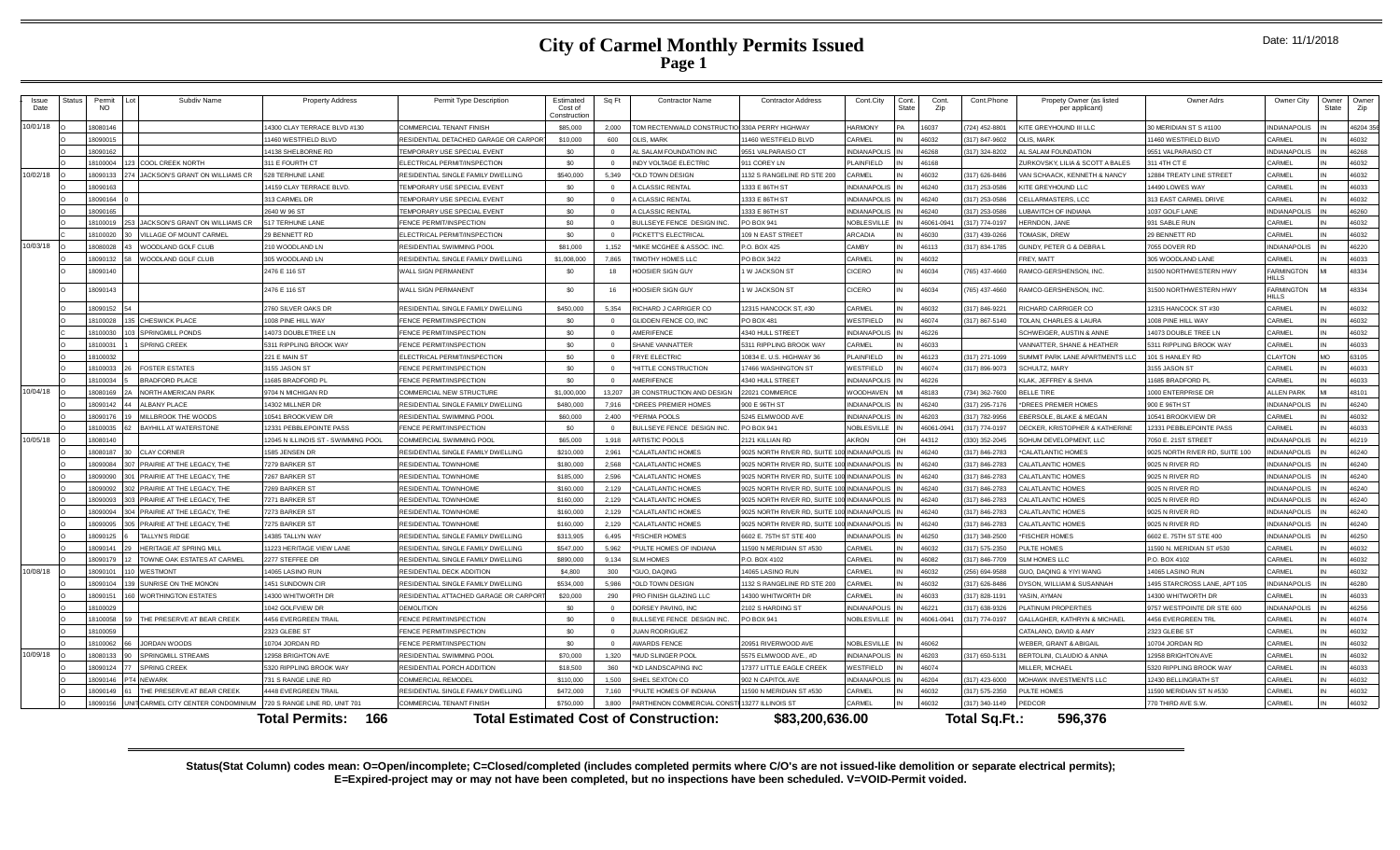|  | Date: 11/1/2018 |
|--|-----------------|
|--|-----------------|

| Issue<br>Date | Status | Permit<br><b>NO</b>  | Subdiv Name                                 | <b>Property Address</b>              | Permit Type Description                                 | Estimated<br>Cost of<br>Constructio | Sq Ft           | <b>Contractor Name</b>                       | <b>Contractor Address</b>                            | Cont.City                     | Cont.<br>State | Cont.<br>Zip | Cont.Phone         | Propety Owner (as listed<br>per applicant)          | Owner Adrs                            | Owner City                        | Owner<br>State | Owner<br>Zip   |
|---------------|--------|----------------------|---------------------------------------------|--------------------------------------|---------------------------------------------------------|-------------------------------------|-----------------|----------------------------------------------|------------------------------------------------------|-------------------------------|----------------|--------------|--------------------|-----------------------------------------------------|---------------------------------------|-----------------------------------|----------------|----------------|
| 10/09/18.     |        | 809016               | <b>ILLAGE OF MOUNT CARMEL</b>               | 14 N VILLAGE DR                      | <b>DEMOLITION</b>                                       | \$0                                 |                 | *ELEVATION EXCAVATION INC                    | 300 E MAIN STREET STE E                              | CARMEL                        |                | 6032         | 765) 247-8828      | ROMAN CATHOLIC DIOCES OF LAFAY                      | 610 LINGLE AVE                        | LAFAYETTE                         |                | 47901-1        |
|               |        | 18100070             | RRANDYWINE                                  | 3879 SHELBORNE CT                    | FENCE PERMIT/INSPECTION                                 | \$0                                 |                 | AMERIFENCE                                   | 340 HULL STREET                                      | <b>INDIANAPOLIS</b>           |                | 6226         |                    | SMITH, CHAD DAVID                                   | 3879 SHELBORNE CT                     | CARMEL                            |                | 46032          |
|               |        | 18100072             | <b>SPRING MILL PLACE</b>                    | 308 SPRING MILL CT                   | FENCE PERMIT/INSPECTION                                 | \$0                                 | $\Omega$        | BULLSEYE FENCE DESIGN INC.                   | PO BOX 941                                           | <b>NOBLESVILLE</b>            |                | 6061-094     | (317) 774-0197     | <b>GOLDEN, GERALD</b>                               | 308 SPRING MILL CT                    | CARMEL                            |                | 46032          |
|               |        | 18100073             | <b>OVERRROOK FARMS</b>                      | 14450 OVERBROOK DR                   | FENCE PERMIT/INSPECTION                                 | \$0                                 | $\Omega$        | GLIDDEN FENCE CO. INC                        | PO BOX 481                                           | WESTFIELD                     |                | 16074        | (317) 867-5140     | DAVIS, SELMA & TAFT                                 | 14450 OVERBROOK DR                    | CARMEL                            |                | 46074          |
|               |        | 8100076              | <b>ILLAGE OF MOUNT CARMEL</b>               | 29 BENNETT RD                        | <b>ENCE PERMIT/INSPECTION</b>                           | \$0                                 | $\Omega$        | <b>ERIC AUGUSTUS</b>                         | 9 BENNETT RD                                         | <b>ARMEL</b>                  |                | 6032         |                    | AUGUSTUS, ERIC                                      | 29 BENNETT RD                         | <b>ARMEL</b>                      |                | 46032          |
|               |        | 8100078              | <b>STONE HAVEN AT HAVERSTICK</b>            | 13865 STONE HAVEN DR                 | FENCE PERMIT/INSPECTION                                 | \$0                                 |                 | <b>SCOTT PATTERSON</b>                       | 3865 STONE HAVEN DR                                  | CARMEL                        |                | 6033         |                    | PATTERSON, SCOTT C                                  | 13865 STONE HAVEN DR                  | CARMEL                            |                | 46033          |
| 10/10/18      |        | 18090020             |                                             | 200 W 103 ST                         | COMMERCIAL REMODEL                                      | \$3,600,000                         | 15,933          | PEPPER CONSTRUCTION COMPA                    | 850 15TH ST W                                        | <b>INDIANAPOLIS</b>           |                | 16202        | (317) 681-1000     | HEALTHCARE REALTY LLC                               | 201 W 103RD ST #400                   | INDIANAPOLIS                      |                | 46290          |
|               |        | 18090048             |                                             | 10201 N ILLINOIS ST #505             | COMMERCIAL TENANT FINISH                                | \$459,000                           | 12,300          | ANDREWS CONSTRUCTION CO.                     | 888 KEYSTONE CROSSING #52                            | <b>INDIANAPOLIS</b>           |                | 6240         | (317) 714-0434     | <b>MERIDIAN TOWER LP</b>                            | 1105 SCHROCK RD #107                  | COLUMBUS                          |                | 43229          |
|               |        | 8090066              | SPRING MILL PLACE                           | 11024 SPRING MILL LN                 | RESIDENTIAL ADDITION-ROOM(S)                            | \$75,000                            | 240             | <b>BARB CONSTRUCTION</b>                     | 0455 EAST 300 SOUTH                                  | <b>IONSVILLE</b>              |                | 16077        | (317) 443-8501     | <b>RONWELL TRAVES</b>                               | 1024 SPRINGMILL LANE                  | ARMEL                             |                | 46032          |
|               |        | 8090145              | <b>BROOKSHIRE</b>                           | 1950 GRAY RD                         | <b>RESIDENTIAL REMODEL</b>                              | \$80,000                            | 2.564           | <b>FUN INVESTMENT FINDER, LLC</b>            | 11 WYTHE LN                                          | <b>NDIANAPOLIS</b>            |                | 16250        | (317) 450-0805     | *FUN INVESTMENT FINDER, LLC                         | 411 WYTHE LN                          | <b>NDIANAPOLIS</b>                |                | 46250          |
|               |        | 8090166              | <b>AUREL RIDGE</b>                          | 10540 LAUREL RIDGE LN                | <b>RESIDENTIAL SWIMMING POOL</b>                        | \$230,000                           | 3.640           | BURKE POOL COMPANY                           | 741 W 84TH ST                                        | NDIANAPOLIS                   |                | 6278         | (317) 872-5308     | HEADLEE, SHANE & CATINA                             | 0540 LAUREL RIDGE LANE                | CARMEL                            |                | 46033          |
|               |        | 18090167             | <b>HEATHER KNOLL</b>                        | 14347 CAMDEN LANE                    | <b>RESIDENTIAL REMODEL</b>                              | \$25,000                            | 1,200           | CCCM LLC                                     | 74 3RD AVE SW                                        | CARMEL                        |                | 16032        | (317) 491-8343     | MURPHY, DOUG                                        | 14347 CAMDEN LANE                     | CARMEL                            |                | 46032          |
|               |        | 18090177             | THE GROVE AT THE LEGACY                     | 14237 JAMES DEAN DR                  | RESIDENTIAL SINGLE FAMILY DWELLING                      | \$393.047                           | 2.638           | *PYATT BUILDERS                              | 68 W CARMEL DR                                       | CARMEL                        |                | 6033         | (317) 981-0211     | PM DEVELOPMENT HOLDINGS, LLC                        | 168 WEST CARMEL DR                    | CARMEL                            |                | 46032          |
|               |        | 18090178             |                                             | 14233 JAMES DEAN DR                  | RESIDENTIAL SINGLE FAMILY DWELLING                      | \$359.170                           | 3.265           | <b>PYATT BUILDERS</b>                        | 68 W CARMEL DR                                       | <b>CARMEL</b>                 |                | 16033        | (317) 981-0211     | PM DEVELOPMENT HOLDINGS, LLC                        | 68 WEST CARMEL DR                     | CARMEL                            |                | 46032          |
|               |        | 8100005              | ALLYN'S RIDGE                               | 14344 TRAHAN DRIVE                   | RESIDENTIAL SINGLE FAMILY DWELLING                      | \$294,000                           | 7,222           | <b>FISCHER HOMES</b>                         | 602 E. 75TH ST STE 400                               | <b>NDIANAPOLIS</b>            |                | 6250         | (317) 348-2500     | <b>FISCHER HOMES</b>                                | 6602 E. 75TH ST STE 400               | NDIANAPOLIS                       |                | 46250          |
|               |        | 18100014             | VATERFRONT OF WEST CLAY                     | 11851 WEST ROAD                      | RESIDENTIAL SINGLE FAMILY DWELLING                      | \$302,190                           | 4.317           | *PAUL SHOOPMAN HOME BLDG G                   | <b>1685 WEST RD</b>                                  | <b>IONSVILLE</b>              |                | 16077        | (317) 733-9810     | SHOOPMAN, PAUL & SHELLEY                            | 11731 COLD CREEK CT                   | ZIONSVILLE                        |                | 46077          |
|               |        | 18100080             |                                             | 4802 E MAIN ST                       | ELECTRICAL PERMIT/INSPECTION                            | \$0                                 | $\Omega$        | MORPHEY CONSTRUCTION, INC                    | 499 N SHERMAN DR                                     | <b>NDIANAPOLIS</b>            |                | 16201        | (317) 356-9250     | CITY OF CARMEL                                      | ONE CIVIC SQUARE                      | CARMEL                            |                | 46032          |
|               |        | 18100081             |                                             | 10599 JUMPER LN                      | ELECTRICAL PERMIT/INSPECTION                            | \$0                                 |                 | MORPHEY CONSTRUCTION, INC                    | 499 N SHERMAN DR                                     | <b>NDIANAPOLIS</b>            |                | 6201         | (317) 356-9250     | CITY OF CARMEL                                      | 1 CIVIC SQUARE                        | CARMEL                            |                | 46032          |
| 10/11/18      |        | 8080155              | <b>NFWARK</b>                               | 1032 OSWEGO RD                       | RESIDENTIAL SINGLE FAMILY DWELLING                      | \$400,000                           | 4.389           | <b>SIGMA BUILDERS, LLC</b>                   | 630 LISBORN DRIVE                                    | ARMEL                         |                | 6032         |                    | COOMBS, WILLIS T & VENICE M TRUSTE                  | 1032 OSWEGO RD                        | CARMEL                            |                | 46032          |
|               |        | 8090052              | RESERVE AT SPRINGMILL, THE                  | 340 SANNER CT                        | DEMOLITION                                              | \$0                                 |                 | DK DWELLINGS LLC                             | 97 KINGS COURT                                       | <b>ARMEL</b>                  |                | 6032         | 317) 709-6986      | *DK DWELLINGS LLC                                   | 297 KINGS COURT                       | CARMEL                            |                | 46032          |
|               |        | 18090096             |                                             | 10100 SPRING MILL RD                 | <b>RESIDENTIAL REMODEL</b>                              | \$46,500                            | 1.200           | <b>MIDWEST RESTORATION</b>                   | 4350 MUNDY DR STE 800, #259                          | NOBLESVILI                    |                | 0808         |                    | THOMPSON, CHRIS                                     | 10100 SPRINGMILL RD                   | CARMEL                            |                | 46032          |
|               |        | 18100006             | <b>NEWARK</b>                               | 1034 OSWEGO RD                       | RESIDENTIAL SINGLE FAMILY DWELLING                      | \$400,000                           | 5.749           | SIGMA BUILDERS, LLC                          | 630 LISBORN DRIVE                                    | <b>ARMEL</b>                  |                | 6032         |                    | LORI L COOMBS                                       | 1032 OSWEGO RD                        | CARMEL                            |                | 46032          |
|               |        | 18100007             | <b>NEWARK</b>                               | <b>75 NAPPANEE DR</b>                | RESIDENTIAL DETACHED GARAGE OR CARPO                    | \$50,000                            | 942             | *OLD TOWN DESIGN                             | 132 S RANGELINE RD STE 200                           | ARMEL                         |                | 6032         | (317) 626-8486     | CHARLES, JAMES & PHOEBE                             | 914 PAWNEE RD                         | CARMEL                            |                | 46032          |
|               |        | 18100008             | <b>ACKSON'S GRANT ON WILLIAMS CR</b>        | 481 JACKSON'S GRANT BLVD             | RESIDENTIAL SINGLE FAMILY DWELLING                      | \$430,000                           | 4.785           | *OLD TOWN DESIGN                             | 132 S RANGELINE RD STE 200                           | ARMEL                         |                | 16032        | (317) 626-8486     | *OLD TOWN DESIGN                                    | 132 S RANGELINE RD STE 200            | ARMEL                             |                | 46032          |
|               |        | 18100009             | SUNRISE ON THE MONON                        | <b>463 MORNINGCREST CT</b>           | RESIDENTIAL SINGLE FAMILY DWELLING                      | \$700,000                           | 5.659           | *OLD TOWN DESIGN                             | 132 S RANGELINE RD STE 200                           | ARMEL                         |                | 6032         | (317) 626-8486     | VAZQUEZ, DR ANA                                     | 9126 TECHNOLOGY DR                    | <b>ISHERS</b>                     |                | 46038          |
|               |        | 18100011             |                                             | 580 VFTFRANS WAY #10                 | <b>COMMERCIAL TENANT FINISH</b>                         | \$550.138                           | 1.850           | DALLMAN CONTRACTORS, LLC.                    | 5808 W. 74TH ST                                      | NDIANAPOLIS                   |                | 6278         | (317) 280-8940     | CARMEL REDEVELOPMENT COMMISSION 30 W MAIN ST #220   |                                       | CARMEL                            |                | 46032          |
|               |        | 18100043             | <b>ILLAGE OF TOWNE POINTE, THE</b>          | 2350 PRESIDENT ST                    | RESIDENTIAL SWIMMING POOL                               | \$59,000                            | 1.152           | FOX POOLS OF INDIANAPOLIS                    | <b>0.8 BOX 60</b>                                    | <b>NESTFIELD</b>              |                | 16074        | (317) 848-5077     | SURA. MIKE                                          | 2350 PRESIDENT DR                     | CARMEL                            |                | 46032          |
|               |        | 18100087             | <b>HARROWGATE</b>                           | 612 ALWYNE RD                        | <b>FENCE PERMIT/INSPECTION</b>                          | \$0                                 | $\Omega$        | <b>DAVID BLACK</b>                           | 12 ALWYNE RD                                         | CARMEL                        |                | 6032         |                    | <b>BLACK, DAVID</b>                                 | 612 ALWYNE RD                         | CARMEL                            |                | 46032          |
|               |        | 18100088             | VOODLAND GREEN                              | 11424 GREEN ST                       | <b>FENCE PERMIT/INSPECTION</b>                          | \$0                                 | $\Omega$        | GLIDDEN FENCE CO, INC                        | PO BOX 481                                           | VESTFIELD                     |                | 16074        | (317) 867-5140     | MCCORMICK, DREW & CLAIRE                            | 1424 GREEN ST                         | <b>ARMEL</b>                      |                | 46033          |
| 10/12/18      |        | 8080094              |                                             | 385 CITY CENTER DR - CANOPY          | <b>COMMERCIAL ADDITION</b>                              | \$45,000                            | 914             | <b>PREMIER SIGN GROUP</b>                    | 428 SADLER CIRCLE EAST DR                            | <b>NDIANAPOLIS</b>            |                | 6239         | (317) 613-4411     | PEDCOR INVESTMENTS, LLC                             | 888 KEYSTONE CROSSING #900            | NDIANAPOLIS                       |                | 46240          |
|               |        | 8080154              |                                             | 2640 W 96 ST                         | <b>INSTITUTIONAL NEW STRUCTURE</b>                      | \$15,000                            | 336             | SFF ENTERPRISES. LLC                         | 5480 HERRIMAN BI VI                                  | <b>IOBLESVILLE</b>            |                | 6060         | (317) 607-6915     | UBAVITCH OF INDIANA                                 | 1037 GOLF LANE                        | NDIANAPOLIS                       |                | 46260          |
|               |        | RO90043              | <b>LI AY CORNER</b>                         | 1541 JENSEN DR                       | RESIDENTIAL SINGLE FAMILY DWELLING                      | \$400,000                           | 5.861           | CALATI ANTIC HOMES                           | 025 NORTH RIVER RD. SUITE 1                          | NDIANAPOLIS                   |                | 16240        | (317) 846-2783     | *CALATI ANTIC HOMES                                 | 9025 NORTH RIVER RD, SUITE 100        | NDIANAPOLIS                       |                | 46240          |
|               |        | 8090083              | PRAIRIE AT THE LEGACY. THE                  | 7277 BARKER ST                       | <b>RESIDENTIAL TOWNHOME</b>                             | \$160,000                           | 2,129           | CALATLANTIC HOMES                            | 025 NORTH RIVER RD, SUITE                            | <b>VDIANAPOLIS</b>            |                | 6240         | (317) 846-2783     | CALATLANTIC HOMES                                   | 9025 N RIVER RD                       | NDIANAPOLIS                       |                | 46240          |
|               |        | 18090160             | SMOKEY RIDGE                                | 13639 SMOKEY RIDGE PL                | RESIDENTIAL ACCESSORY STRUCTURE                         | \$43,000                            | 276             | <b>SURROUNDINGS BY NATUREWOR</b>             | 421 S RANGELINE RD                                   | <b>ARMEL</b>                  |                | 16032        | $(317) 575 - 0482$ | JONES, BRANDON                                      | 3639 SMOKEY RIDGE PLACE               | ARMEL                             |                | 46033          |
|               |        | 8090172              | <b>UCKHORN ESTATES</b>                      | 002 FAWN VIEW DR                     | RESIDENTIAL SINGLE FAMILY DWELLING                      | \$680,000                           | 7.953           | <b>DAN ELLIOTT, INC</b>                      | 751 CLARA ST                                         | <b>VDIANAPOLIS</b>            |                | 6250         | 317) 849-9138      | ROS, SOVANDY & ANGIE                                | 2950 UNIVERSITY CRESENT BLVD          | <b>ARMEL</b>                      |                | 46032          |
|               |        | 18100010             |                                             | 1964 BURNING TREE LM                 | COMMERCIAL ADDITION                                     | \$379,102                           | 1.560           | CHARLES C. BRANDT CONSTRUCT                  | 1505 N. SHERMAN DR                                   | <b>INDIANAPOLIS</b>           |                | 16201        | (317) 375-1111     | CROOKED STICK GOLF CLUB                             | 1964 BURNING TREE LN                  | CARMEL                            |                | 46032          |
|               |        | 18100017             |                                             | 721 NF FIRST AVE                     | RESIDENTIAL PORCH ADDITION                              | \$1,000                             | 32              | TKY INVESTMENTS LLC                          | 20 BOX 214                                           | <b>BARGERSVILLE</b>           |                | 8016         | (317) 331-4105     | SANDERS, WILLIAM                                    | 411 GRADLE DR                         | <b>ARMEL</b>                      |                | 46032          |
|               |        | 18100022             | RIDGE AT HAYDEN RUN. THE                    | 2959 WINDY KNOLL LN                  | <b>RESIDENTIAL REMODEL</b>                              | \$20,000                            | 1.123           | DENG, LINGXIAO & JIN, JING                   | 959 WINDY KNOLL LN                                   | <b>ARMEL</b>                  |                | 16074        |                    | DENG, LINGXIAO & JIN, JING                          | 2959 WINDY KNOLL LN                   | CARMEL                            |                | 46074          |
|               |        | 8100024              |                                             | 3121 W 141 ST                        | RESIDENTIAL ACCESSORY STRUCTURE                         | \$1,500                             | 190             | <b>SCHUMACHER, ROBERT</b>                    | 4371 QUAIL POINTE DR                                 | ARMEL                         |                | 6032         |                    | SCHUMACHER, ROBERT W                                | 14371 QUAIL POINTE DR                 | ARMEL                             |                | 46074          |
| 10/15/18      |        | 8090040              | <b><i>NEST CARMEL CENTER</i></b>            | 3975 W 106 ST                        | <b>COMMERCIAL REMODEL</b>                               | \$200,000                           | 3.563           | WPB CONSTRUCTORS, INC                        | 710 CARSON AVENUE                                    | <b>NDIANAPOLIS</b>            |                | 6227         | (317) 786-4521     | INDIANA MEMBERS CREDIT UNION                        | 5103 MADISON AVE                      | NDIANAPOLIS                       |                | 46227          |
|               |        | 18100013             |                                             | 2028 F 106TH ST                      | <b>DEMOLITION</b>                                       | \$0                                 | $\Omega$        | <b>"GRADISON BUILDING CORP</b>               | 6330 E 75TH ST. # 156                                | <b>INDIANAPOLIS</b>           |                | 16250        | (317) 594-7575     | BARBOUR, JOHN R & GLORIA J                          | 2028 E 106TH ST                       | CARMEL                            |                | 46032          |
|               |        | 18100036             | <b>HARROWGATE</b>                           | 150 BEECHMONT DR                     | <b>RESIDENTIAL REMODEL</b>                              | \$60,000                            | 400             | INDIANA KITCHEN COMPANY                      | 925 CONNER ST                                        | <b>NOBLESVILLE</b>            |                | 08064        | (317) 773-4000     | PENNINGTON, BETSY                                   | 150 BEECHMONT DR                      | CARMEL                            |                | 46032          |
|               |        | 18100037             | WALNUT CREEK WOODS                          | 10664 WALNUT CREEK DR                | RESIDENTIAL REMODEL                                     | \$130,000                           | 220             | WRIGHTWORKS                                  | 207 COLLEGE AVE N #1                                 | NDIANAPOLIS                   |                | 6220         | (317) 413-1065     | WILLETTS, DAVID & SUZI                              | 10664 WALNUT CREEK DR W               | CARMEL                            |                | 46032          |
|               |        | 18100102             | PRINGMILL RIDGE                             | 12929 SHEFFIELD BLVD                 | FENCE PERMIT/INSPECTION                                 | \$0                                 |                 | GLIDDEN FENCE CO. INC                        | O BOX 481                                            | VESTFIELD                     |                | 16074        | (317) 867-5140     | HOLTSCLAW, MICHAEL & DEBORAH                        | 12929 SHEFFIELD BLVD                  | <b>ARMEL</b>                      |                | 46032          |
|               |        | 8100106<br>18100107  | <b>ILLAGE OF MOUNT CARMEL</b><br>BRANDYWINE | 232 HALDALE DR                       | ELECTRICAL PERMIT/INSPECTION<br>FENCE PERMIT/INSPECTION | \$0<br>\$0                          |                 | <b>CDM ELECTRIC</b><br>TERRY SHULTZ          | 3763 LAREDO DR                                       | CARMEL<br>CARMEL              |                | 6163         | (317) 796-5816     | PLACE, RICK                                         | 232 HALLDALE DR                       | CARMEL<br>CARMEL                  |                | 46032          |
| 10/16/18      |        |                      |                                             | 3625 BRANDYWINE CIR                  |                                                         |                                     |                 |                                              | 625 BRANDYWINE CIR                                   |                               |                | 6032<br>8038 |                    | SHULTZ, TERRY                                       | 3625 BRANDYWINE CIR<br>55 111 TH ST E |                                   |                | 46032          |
|               |        | 18080016<br>18090087 |                                             | 55 E 111TH ST<br>10603 N MERIDIAN ST | <b>COMMERCIAL REMODEL</b><br>COMMERCIAL TENANT FINISH   | \$175,483<br>\$84,000               | 16.421<br>2,955 | CAPITOL CONSTRUCTION<br>CAPITOL CONSTRUCTION | 1051 VILLAGE SQUARE LANE<br>1051 VILLAGE SQUARE LANE | <b>ISHERS</b><br><b>SHERS</b> |                | 6038         |                    | DELTA FAUCET COMPANY<br>CORNERSTONE COMPANIES, INC. | 3755 E. 82ND ST. #270                 | <b>NDIANAPOLIS</b><br>NDIANAPOLIS |                | 46280<br>46240 |
|               |        | 8090113              |                                             | 13644 N MERIDIAN ST                  | COMMERCIAL TENANT FINISH                                | \$175.000                           | 6.698           | CAPITOL CONSTRUCTION                         | 1051 VILLAGE SOUARE LANE                             | <b>SHERS</b>                  |                | 86038        |                    | CENTRO HERITAGE SPE5 LLC                            | <b>131 DARTMOUTH ST</b>               | <b>BOSTON</b>                     |                | 02116          |
|               |        |                      |                                             |                                      |                                                         |                                     |                 |                                              |                                                      |                               |                |              |                    |                                                     |                                       |                                   |                |                |
|               |        |                      |                                             | <b>Total Permits:</b><br>-166        |                                                         |                                     |                 | <b>Total Estimated Cost of Construction:</b> | \$83,200,636.00                                      |                               |                |              | Total Sq.Ft.:      | 596.376                                             |                                       |                                   |                |                |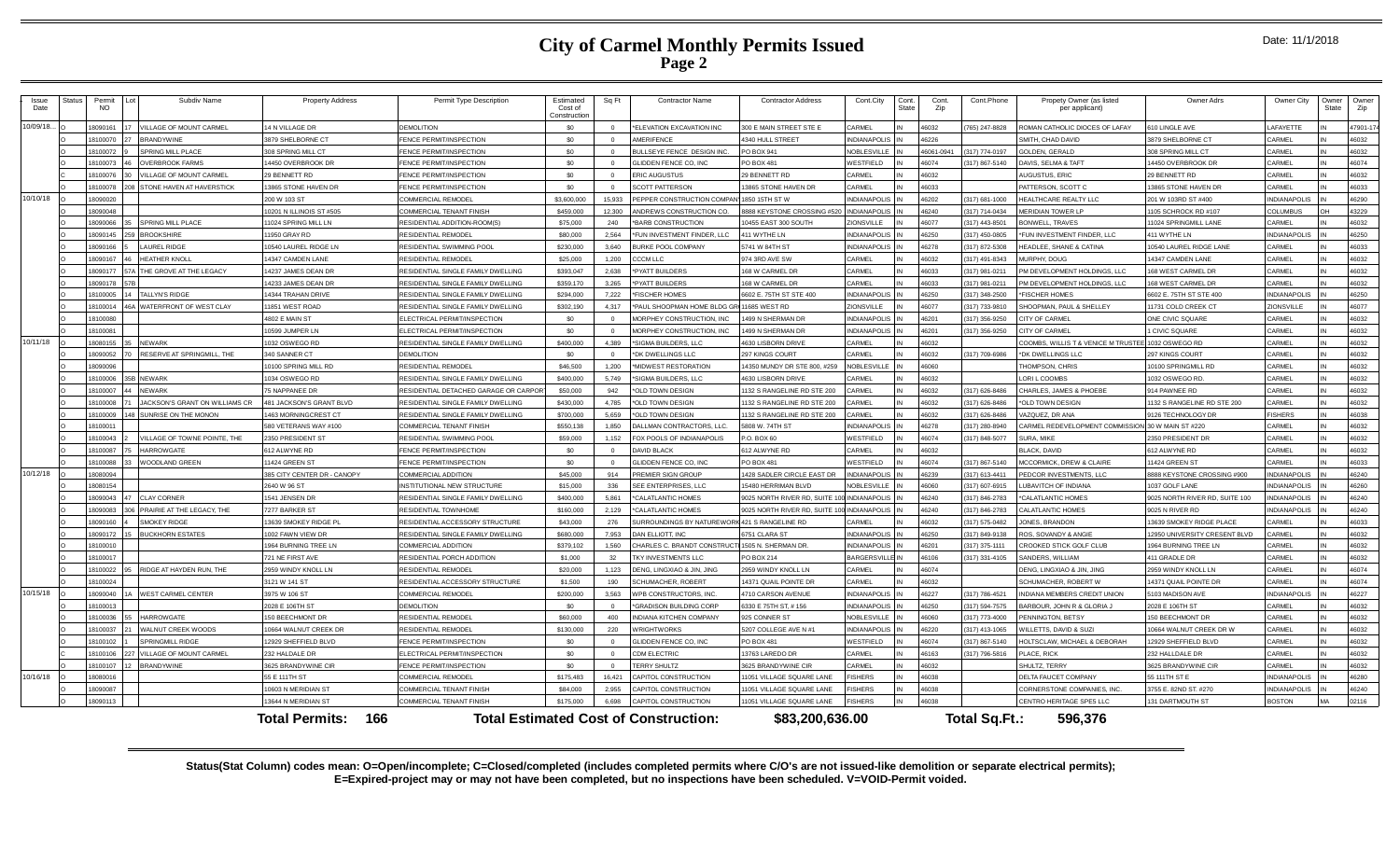| Issue<br>Date | Status | Permit<br>NO. | Subdiv Name                       | <b>Property Address</b>              | Permit Type Description            | Estimated<br>Cost of<br>Construction | Sq Ft      | <b>Contractor Name</b>                       | <b>Contractor Address</b>        | Cont.City<br>Cont.<br>State | Cont.<br>Zip | Cont.Phone           | Propety Owner (as listed<br>per applicant) | Owner Adrs                      | Owner City          | Owner<br>State | Owner<br>Zip |
|---------------|--------|---------------|-----------------------------------|--------------------------------------|------------------------------------|--------------------------------------|------------|----------------------------------------------|----------------------------------|-----------------------------|--------------|----------------------|--------------------------------------------|---------------------------------|---------------------|----------------|--------------|
| 10/16/18.     |        | 18090157      |                                   | 1611 N MERIDIAN ST #350              | COMMERCIAL TENANT FINISH           | \$138,300                            | 6,255      | CAPITOL CONSTRUCTION                         | 1051 VILLAGE SQUARE LANE         | <b>ISHERS</b>               | 46038        |                      | <b>ELLER REALTY</b>                        | 11611 N. MERIDIAN ST.           | CARMEL              |                | 46032        |
|               |        | 18090159      | 073 VILLAGE OF WESTCLAY           | 2421 GLEBE ST                        | RESIDENTIAL REMODEL                | \$48,899                             | 114        | CASE DESIGN/REMODELING                       | 99 E CARMEL DR., STE 100         | ARMEL                       | 46032        | 317) 846-2600        | <b>IRKPATRICK ROF</b>                      | 2421 GLEBE ST                   | CARMEL              |                | 46032        |
|               |        | 1810004       | CHERRY TREE GROVE                 | 4459 SMICKLE LN                      | <b>RESIDENTIAL SWIMMING POOL</b>   | \$50,000                             | 1.042      | PERMA POOLS                                  | 245 ELMWOOD AVE                  | VDIANAPOLIS                 | 46203        | 317) 782-9956        | <b>ICDOUGAL, GRANT E &amp; RENEE</b>       | 4459 SMICKLE LANE               | CARMEI              |                | 46033        |
|               |        | 18100117      | CARMELAIRE                        | 58 CARMELAIRE DR                     | ELECTRICAL PERMIT/INSPECTION       | \$0                                  | $\sqrt{ }$ | <b>MISTER QUIK ELECTRIC</b>                  | 4625 W 86TH ST                   | <b>NDIANAPOLIS</b>          | 46268        | 317) 466-8463        | TOLTZ INA                                  | <b>158 CARMELAIRE DF</b>        | CARMEL              |                | 46032        |
| 10/17/18      |        | 18090135      | RIDGE AT HAYDEN RUN. THE          | 2977 DA VINCI DR                     | <b>RESIDENTIAL REMODEL</b>         | \$4,100                              | 1.242      | NNOVATIVE ENVIRONMENTS, LLC                  | 1025 S GALE ST                   | NDIANAPOLIS                 | 46203        | 317) 759-3744        | <b>IAGNER, JORDAN</b>                      | 2977 DA VINCI DR                | CARMEL              |                | 46074        |
|               |        | 18100026      | <b>VILLAGE OF WESTCLAY</b>        | 362 FINCHLEY RD                      | RESIDENTIAL SINGLE FAMILY DWELLING | \$385,000                            | 6.535      | KAMATH, UDAY                                 | 12770 APSLEY LANE                | ARMEL                       | 46032        | 317) 413-5736        | AMATH, UDAY & NEENA                        | 2770 APSLEY LANE                | CARMEL              |                | 46032        |
|               |        | 18100060      | PARKWOOD CROSSING                 | 250 96TH ST E #100                   | COMMERCIAL TENANT FINISH           | \$247,000                            | 4887       | COMPASS CONSTRUCTION                         | 280 E 96TH ST #350               | NDIANAPOLIS                 | 46240        | 317) 644-4024        | ARKWOOD 1                                  | 250 E 96TH ST                   | INDIANAPOLIS        |                | 46240        |
| 10/18/18      |        | 8090120       | VILLAGE OF WESTCLAY               | 2690 ST JULIAN ST                    | RESIDENTIAL PORCH ADDITION         | \$16,377                             | 361        | HOFFMAN, NORMAN                              | 6087 W DIVISION RD               | <b>PTON</b>                 | 16072        | 65) 617-2171         | ENARD, WARREN                              | 2690 ST JULIAN ST               | CARMEI              |                | 16032        |
|               |        | 18100093      | CRICKET KNOLL                     | 4 CRICKET KNOLL LN                   | RESIDENTIAL PORCH ADDITION         | \$20,000                             | 182        | RIVERS EDGE DESIGN                           | <b>150 WAHPIHANI DR</b>          | <b>ISHERS</b>               | 46038        | 317) 748-3949        | <b>IER. DAVE AND SALLY</b>                 | <b>94 CRICKET KNOLL LN</b>      | CARMEL              |                | 46033        |
|               |        | 18100121      | <b>MOHAWK CROSSING</b>            | 3099 TARKINGTON COMM                 | <b>FENCE PERMIT/INSPECTION</b>     | \$0                                  | $\Omega$   | TRADEMASTER CONSTRUCTION                     | 6511 ANGEL FALLS DR              | NOBLESVILLE                 | 46062        |                      | <b>MCDUFFEE, DAIR</b>                      | <b>13099 TARKINGTON CMNS</b>    | CARMEL              |                | 46033        |
| 10/19/18      |        | 18100091      | <b>WESTMONT</b>                   | 672 CASPIAN DR                       | RESIDENTIAL DECK ADDITION          | \$45,000                             | 475        | <b>HITTLE CONSTRUCTION</b>                   | 7466 WASHINGTON ST               | <b>ESTFIELD</b>             | 46074        | 317) 896-9073        | <b>EARCE, NICK</b>                         | 672 CASPIAN DR                  | CARMEL              |                | 46032        |
|               |        | 18100098      | JACKSON'S GRANT ON WILLIAMS CR    | 262 FRENZEL PKWY                     | RESIDENTIAL SINGLE FAMILY DWELLING | \$700,000                            | 6.156      | SIGMA BUILDERS. LLC                          | <b>I630 LISRORN DRIVE</b>        | ARMEL                       | 46032        |                      | SIGMA BUILDERS, LLC                        | <b>1630 LISBORN DRIVE</b>       | <b>ARMEL</b>        |                | 46032        |
|               |        | 18100110      | WOODSIDE AT WEST CLAY             | 3691 SOUNDVIEW PLACE                 | RESIDENTIAL SINGLE FAMILY DWELLING | \$490,000                            | 2,566      | DAVID WEEKLEY HOMES                          | 310 NORTH MERIDIAN STREET.       | <b>INDIANAPOLIS</b>         | 46260        | 317) 669-860         | DAVID WEEKLEY HOMES                        | 9310 NORTH MERIDIAN STREET, STE | <b>INDIANAPOLIS</b> |                | 46260        |
| 10/22/18      |        | 18090112      | VILLAGE OF WESTCLAY<br>ລາ         | 2001 STANHOPE ST                     | RESIDENTIAL REMODEL                | \$60,000                             | 196        | <b>KEYMARK CONSTRUCTION INC</b>              | 9731 IROQUOIS CT                 | VDIANAPOLIS                 | 46256        | 317) 578-2479        | <b>ISCHER, CHRISTIAN</b>                   | 2001 STAN HOPE ST               | CARMEL              |                | 46032        |
|               |        | 18100002      | CHERRY TREE GROVE                 | 4483 SMICKLE LN                      | RESIDENTIAL ACCESSORY STRUCTURE    | \$34,500                             | 420        | THE SMART PERGOLA                            | 12958 BRIGHTON AVE               | <b>ARMEI</b>                | 46032        |                      | <b>VIDJAJA, DAVID &amp; YESSY</b>          | 4483 SMICKLE LANE               | CARMEL              |                | 46033        |
|               |        | 18100012      | <b>LAKESIDE PARK</b>              | 3766 AMBLEWIND PL                    | RESIDENTIAL ACCESSORY STRUCTURE    | \$11,140                             | 120        | THE SMART PERGOLA                            | 12958 BRIGHTON AVE               | ARMEI                       | 46032        |                      | SAMUEL, TERRI                              | 3766 AMBLEWIND PLACE            | CARMEL              |                | 46074        |
|               |        | 18100045      | <b>HERITAGE AT SPRING MILL</b>    | 1217 HERITAGE VIEW LANE              | RESIDENTIAL SINGLE FAMILY DWELLING | \$546,000                            | 5.900      | PULTE HOMES OF INDIANA                       | 1590 N MERIDIAN ST #530          | <b>ARMEL</b>                | 46032        | 317) 575-2350        | PULTE HOMES OF INDIANA                     | 1590 N MERIDIAN ST #530         | CARMEL              |                | 46032        |
|               |        | 18100093      | 89 HARROWGATE                     | 934 E MAIN ST                        | <b>RESIDENTIAL REMODEL</b>         | \$20,000                             | 550        | <b>VESTFIELD CONTRACTOR SOUR</b>             | 4504 WHITNEY RD                  | <b>NESTFIELD</b>            | 46062        | 317) 693-4850        | LISON, CHRIS                               | 934 E MAIN ST                   | CARMEI              |                | 46033        |
|               |        | 18100113      | JACKSON'S GRANT ON WILLIAMS CR    | <b>23 ELLIOT CREEK DR</b>            | RESIDENTIAL SINGLE FAMILY DWELLING | \$508,132                            | 5.325      | WEDGEWOOD BUILDING COMPAI                    | 32 1ST ST NE                     | <b>ARMEL</b>                | 46032        | 317) 669-6315        | <b>NEDGEWOOD BUILDING COMPANY</b>          | 32 1ST ST NE                    | CARMEL              |                | 46032        |
|               |        | 18100114      | WOODS AT SHELBORNE. THE           | 3362 SHADE OAK CT                    | RESIDENTIAL SINGLE FAMILY DWELLING | \$594,000                            | 7,475      | PULTE HOMES OF INDIANA                       | 1590 N MERIDIAN ST #530          | <b>ARMEL</b>                | 46032        | 317) 575-2350        | <b>ULTE HOMES</b>                          | 1590 MERIDIAN ST N #530         | CARMEL              |                | 46032        |
|               |        | 18100135      | HOLADAY HILLS AND DALES           | 0520 W HOLADAY DR                    | FENCE PERMIT/INSPECTION            | \$0                                  | $\Omega$   | <b>BRAD BURNS</b>                            | 1002 GERRARD AVE                 | SPEEDWAY                    | 46224        |                      | HOE, CHI                                   | 0520 HOLADAY DR W               | CARMEL              |                | 46032        |
| 10/23/18      |        | 18080081      |                                   | 01 AMERICAN WAY - THE KENT           | <b>RESIDENTIAL MULTI-FAMILY</b>    | \$13,500,000                         | 118,861    | <b>IGNATURE CONSTRUCTION, LLC</b>            | 385 CITY CENTER DR #100          | ARMEL                       | 46032        | 317) 817-0360        | ILLAGE CAPITAL CORPORATION                 | 770 3RD AVE SW                  | CARMEL              |                | 46032        |
|               |        | 18090147      |                                   | 2925 W 146TH ST                      | DEMOLITION                         | \$0                                  |            | CASEY-BERTRAM CONSTRUCTIO                    | 5780 E 25TH ST                   | <b>NDIANAPOLIS</b>          | 46218        | 317) 546-3366        | <b>JDIANA MONTESSORI ACADEMY, LLC</b>      | <b>12760 HORSE FERRY RD</b>     | CARMEI              |                | 46032        |
|               |        | 18100090      |                                   | 748 E 116 ST                         | <b>COMMERCIAL REMODEL</b>          | \$15,200                             | 24         | CMC CONSTRUCTION SERVICES                    | 110 YELLOWBRICK RD               | <b>ENDLETON</b>             | 46064        | 317) 849-7507        | NTERPRISE HOLDINGS                         | 7111 W WASHINGTON ST            | INDIANAPOLIS        |                | 46241        |
|               |        | 18100109      | <b>GRAY OAKS</b>                  | 4722 WELLSWOOD BEND                  | RESIDENTIAL SINGLE FAMILY DWELLING | \$538,000                            | 5.156      | OLD TOWN DESIGN                              | 132 S RANGELINE RD STE 200       | ARMEL                       | 46032        | 317) 626-8486        | LD TOWN DEVELOPMENT, LLC                   | 1132 SOUTH RANGE LINE ROAD      | CARMEL              |                | 46032        |
|               |        | 18100139      | <b>EDEN ESTATES</b>               | 3503 CARMEL DR                       | ELECTRICAL PERMIT/INSPECTION       | \$0                                  | $\Omega$   | <b>MISTER SPARKY</b>                         | 5561 W. 74TH ST                  | NDIANAPOLIS                 | 46268        | 317) 874-8748        | <b>AGNER, SHIRLEY</b>                      | 503 E CARMEL DR                 | CARMEL              |                | 46033        |
| 10/24/18      |        | 18050062      | WEST CARMEL MARKETPLACE           | 893 N MICHIGAN RD                    | <b>WALL SIGN PERMANENT</b>         | \$0                                  | 35         | <b>MIDWEST SIGNS</b>                         | 2410 ENTERPRISE ST               | <b>NDIANAPOLIS</b>          | 46219        | 317) 800-6500        | <b>JEST CARMEL FSLT LLC</b>                | 191 W NATIONWIDE BLVD #200      | COLUMBUS            |                | 43215        |
|               |        | 18100140      | HUNTER'S CREEK SOUTH              | 3752 LANGLEY DR                      | ELECTRICAL PERMIT/INSPECTION       | \$0                                  |            | SEBASTIAN SERVICE CO                         | PO BOX 4332                      | ARMEL                       | 46082        | (65) 702-9307        | <b>ARSHALL, JOHN</b>                       | 13752 LANGLEY DR                | CARMEL              |                | 46032        |
|               |        | 18100145      | RIDGE AT THE LEGACY. THE          | 4441 ARNETT DR                       | FENCE PERMIT/INSPECTION            | \$0                                  | $\Omega$   | <b>HITTLE CONSTRUCTION</b>                   | 7466 WASHINGTON ST               | <b>NESTFIELD</b>            | 46074        | 317) 896-9073        | ERCONE, JOHN & MIA                         | 14441 ARNETT PI                 | CARMEL              |                | 46033        |
|               |        | 18100147      | <b>CAREY'S ADDITION</b>           | 31 NE SECOND ST                      | ELECTRICAL PERMIT/INSPECTION       | \$0                                  | $\Omega$   | <b>MACRAE, THOMAS</b>                        | 131 2ND ST NE                    | <b>ARMEL</b>                | 46032        | 317) 507-0007        | <b>IACRAE, MALCOLM</b>                     | 7016 N PARK AVE                 | <b>INDIANAPOLIS</b> |                | 46220        |
| 10/25/18      |        | 18080172      |                                   | 1160 E 96 ST                         | COMMERCIAL ADDITION                | \$5,641,000                          | 14.694     | LAUTH CONSTRUCTION, LLC                      | 11 CONGRESSIONAL BLVD            | ARMEL                       | 46032        | 317) 848-6500        | /OOD AUTO PARK, LLC                        | 820 ASSOCIATION CT              | <b>INDIANAPOLIS</b> |                | 46280        |
|               |        | 18090148      |                                   | 0450 N COLLEGE AVE #120              | COMMERCIAL REMODEL                 | \$23,000                             | 1.319      | <b>FSINSKI, MARK</b>                         | 110 DRIFTWOOD CT                 | <b>ICCORDSVILL</b>          | 46055        | 317) 496-5964        | ONTOUR ACQUISITIONS LLC                    | 0450 COLLEGE AVE N              | NDIANAPOLIS         |                | 08954        |
|               |        | 18100003      | <b>CLAY CORNER</b>                | 520 MAIRN AVE                        | RESIDENTIAL SINGLE FAMILY DWELLING | \$400,000                            | 5.934      | <b>CALATLANTIC HOMES</b>                     | 025 NORTH RIVER RD, SUITE        | <b>NDIANAPOLI</b>           | 46240        | 317) 846-2783        | CALATLANTIC HOMES                          | 025 NORTH RIVER RD, SUITE 100   | <b>INDIANAPOLIS</b> |                | 46240        |
|               |        | 18100046      | RIDGE AT THE LEGACY. THE          | 6695 PULASKI LN                      | RESIDENTIAL SINGLE FAMILY DWELLING | \$410,000                            | 5.838      | 'CALATLANTIC HOMES                           | 9025 NORTH RIVER RD, SUITE 1     | <b>INDIANAPOLIS</b>         | 46240        | 317) 846-2783        | ALATLANTIC HOMES                           | 025 N RIVER RD                  | INDIANAPOLIS        |                | 46240        |
|               |        | 18100104      | BELLEWOOD                         | 3328 CARMICHAEL LN                   | RESIDENTIAL SINGLE FAMILY DWELLING | \$900,000                            | 8.426      | <b>SLM HOMES</b>                             | <b>PO BOX 4102</b>               | ARMEI                       | 46082        | 317) 846-7709        | OSSING, WILLIAM                            | <b>26 HONEYSUCKLE LN</b>        | HANOVER             |                | 02339        |
|               |        | 18100112      | <b>GLEN OAKS</b>                  | 3260 E LETTS LN                      | RESIDENTIAL SINGLE FAMILY DWELLING | \$750,000                            | 6.639      | OLD TOWN DESIGN                              | 132 S RANGELINE RD STE 200       | ARMEI                       | 46032        | 317) 626-8486        | LD TOWN DEVELOPMENT, LLC                   | 132 SOUTH RANGE LINE ROAD       | CARMEL              |                | 46032        |
|               |        | 18100157      | COOL CREEK NORTH                  | <b>668 HAWTHORNE DR</b>              | FENCE PERMIT/INSPECTION            | \$0                                  | $\sqrt{ }$ | AWARDS FENCE                                 | 0951 RIVERWOOD AVE               | <b>OBLESVILLE</b>           | 46062        |                      | <b>JISER THOMAS</b>                        | 668 HAWTHORNE DR                | <b>ARMEL</b>        |                | 46033        |
| 10/26/18      |        | 18050152      |                                   | 925 W 146TH ST                       | COMMERCIAL NEW STRUCTURE           | \$900,000                            | 6.776      | <b>SULLIVAN CORP, THE</b>                    | 5299 STONY CREEK WY              | OBLESVILLE                  | 46060        | 317) 776-2770        | <b>JDIANA MONTESSORI ACADEMY. LLC</b>      | 2760 HORSE FERRY RD             | <b>ARMEI</b>        |                | 6032         |
|               |        | 18100042      |                                   | 3077 E 98 ST #160                    | COMMERCIAL TENANT FINISH           | \$300,000                            | 4588       | <b>BAF CORPORATION</b>                       | 6084 FALL CREEK RD               | NDIANAPOLIS                 | 46220        | 317) 253-0531        | <b>ASSIDY TURLEY</b>                       | 6081 E 82ND ST                  | <b>INDIANAPOLIS</b> |                | 46250        |
|               |        | 18100069      |                                   | 0650 N MICHIGAN RD                   | COMMERCIAL REMODEL                 | \$61,000                             | 900        | <b>T &amp; W CORPORATION</b>                 | 3841 W MORRIS ST                 | NDIANAPOLIS                 | 46241        | 317) 244-7637        | <b>NTERPRISE HOLDINGS</b>                  | 111 W WASHINGTON ST             | <b>INDIANAPOLIS</b> |                | 46241        |
|               |        | 18100103      | 144 DELAWARE TRACE                | 270 ARAPAHO WAY                      | RESIDENTIAL ACCESSORY STRUCTURE    | \$30,000                             | 300        | BPI OUTDOOR LIVING                           | 7802 E 88TH ST                   | VDIANAPOLIS                 | 46256        | 317) 259-4062        | <b>ARNEKE, AMY &amp; JOHN</b>              | 5270 ARAPAHO WAY                | CARMEL              |                | 46033        |
|               |        | 18100111      | WOODSIDE AT WEST CLAY             | 3724 WOODSIDE HOLLOW DRIVE           | RESIDENTIAL SINGLE FAMILY DWELLING | \$450,000                            | 2.326      | <b>DAVID WEEKLEY HOMES</b>                   | 310 NORTH MERIDIAN STREET.       | <b>INDIANAPOLIS</b>         | 46260        | 317) 669-8604        | <b>DAVID WEEKLEY HOMES</b>                 | 310 NORTH MERIDIAN STREET, STE  | <b>INDIANAPOLIS</b> |                | 46260        |
|               |        | 18100115      | THE PRESERVE AT BEAR CREEK        | <b>4473 EVERGREEN TRAIL</b>          | RESIDENTIAL SINGLE FAMILY DWELLING | \$415,000                            | 5.464      | PULTE HOMES OF INDIANA                       | 1590 N MERIDIAN ST #530          | ARMEL                       | 46032        | 317) 575-2350        | UI TF HOMES                                | 1590 MERIDIAN ST N #530         | CARMEL              |                | 46032        |
|               |        | 18100122      | 72 JACKSON'S GRANT ON WILLIAMS CR | 36 TERHUNE LANE                      | RESIDENTIAL SINGLE FAMILY DWELLING | \$450,000                            | 4.909      | OLD TOWN DESIGN                              | 132 S RANGELINE RD STE 200       | ARMFI                       | 46032        | 317) 626-8486        | EHAN. WILLIAM & LOUANN                     | 2511 HALTERBREAK COURT          | DAK HILI            |                | 20171        |
|               |        | 18100128      | 104 KINGSWOOD                     | 6073 ST CHARLES PL                   | <b>DEMOLITION</b>                  | \$0                                  | $\Omega$   | <b><i>NHARFF EXCAVATING</i></b>              | 645 N GREEN ST                   | ROWNSBURG                   | 46112        | 317) 892-0074        | <b>OZAK, FRANK</b>                         | 5073 ST CHARLES PL              | CARMEL              |                | 46033        |
|               |        | 18100131      |                                   | 2900 HAZEL DELL PKWY - MAIN BUILDING | TEMPORARY USE SPECIAL EVENT        | \$0                                  | $\Omega$   | A CLASSIC RENTAL                             | 1333 E 86TH ST                   | VDIANAPOLIS                 | 46240        | 317) 253-0586        | <b>IORTHVIEW CHRISTIAN LIFE CHURC</b>      | 2900 HAZEL DELL PKWY            | CARMEL              |                | 46033        |
|               |        | 18100146      |                                   | 2900 HAZEL DELL PKWY                 | <b>EMPORARY USE SPECIAL EVENT</b>  | \$0                                  | $\Omega$   | <b>CLASSIC RENTAL</b>                        | 1333 E 86TH ST                   | <b>VDIANAPOLIS</b>          | 46240        | 317) 253-0586        | <b>JORTHVIEW CHRISTIAN LIFE CHURC</b>      | 2900 HAZEL DELL PKWY            | CARMEL              |                | 46033        |
|               |        | 18100152      |                                   | 11505 N SPRING MILL RD               | WALL SIGN PERMANENT                | \$0                                  | 39         | <b>SF SIGN SPECIALISTS</b>                   | 6468 RUCKER RD                   | NDIANAPOLI:                 | 46220        | 317) 251-1219        | <b>GERSHMAN PARTNERS</b>                   | 50 MASSACHUSETTS AVE #400       | <b>INDIANAPOLIS</b> |                | 46204        |
|               |        | 18100160      | 147 PLUM CREEK FARMS              | 2667 HONORS DE                       | FENCE PERMIT/INSPECTION            | $\mathfrak{c}_0$                     |            | OWES                                         | <b>6711 E WHITESTOWN PARKWAY</b> | <b>IONSVILLE</b>            | 46077        | 317) 769-2373        | HEN, LIAN YING & MIN ZHAO                  | 2667 HONORS DR                  | CARMEL              |                | 46033        |
|               |        |               |                                   | 166<br>Total Permits:                |                                    |                                      |            | <b>Total Estimated Cost of Construction:</b> | \$83,200,636.00                  |                             |              | <b>Total Sq.Ft.:</b> | 596.376                                    |                                 |                     |                |              |